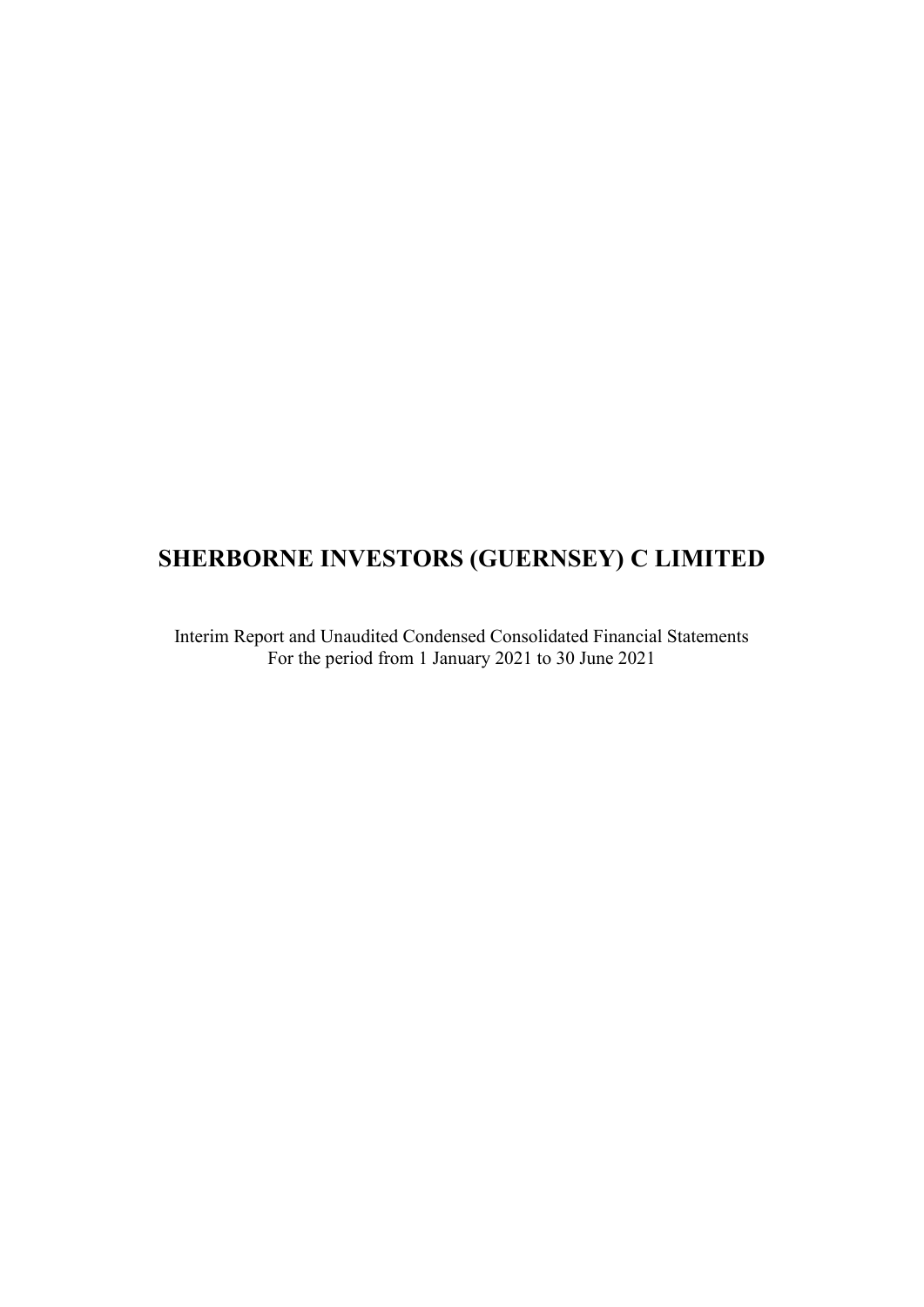|                                                                         | Page      |
|-------------------------------------------------------------------------|-----------|
| THE COMPANY AND ITS ADVISERS                                            | 1         |
| <b>COMPANY SUMMARY</b>                                                  | 2         |
| <b>CHAIRMAN'S STATEMENT</b>                                             | 3         |
| STATEMENT OF DIRECTORS' RESPONSIBILITIES                                | 4         |
| <b>INDEPENDENT AUDITOR'S REVIEW REPORT</b>                              | 5         |
| CONDENSED CONSOLIDATED STATEMENT OF COMPREHENSIVE INCOME<br>(UNAUDITED) | 6         |
| CONDENSED CONSOLIDATED STATEMENT OF FINANCIAL POSITION (UNAUDITED)      | 7         |
| CONDENSED CONSOLIDATED STATEMENT OF CHANGES IN EQUITY (UNAUDITED)       | 8         |
| CONDENSED CONSOLIDATED STATEMENT OF CASH FLOWS (UNAUDITED)              | 9         |
| NOTES TO THE CONDENSED CONSOLIDATED FINANCIAL STATEMENTS (UNAUDITED)    | $10 - 21$ |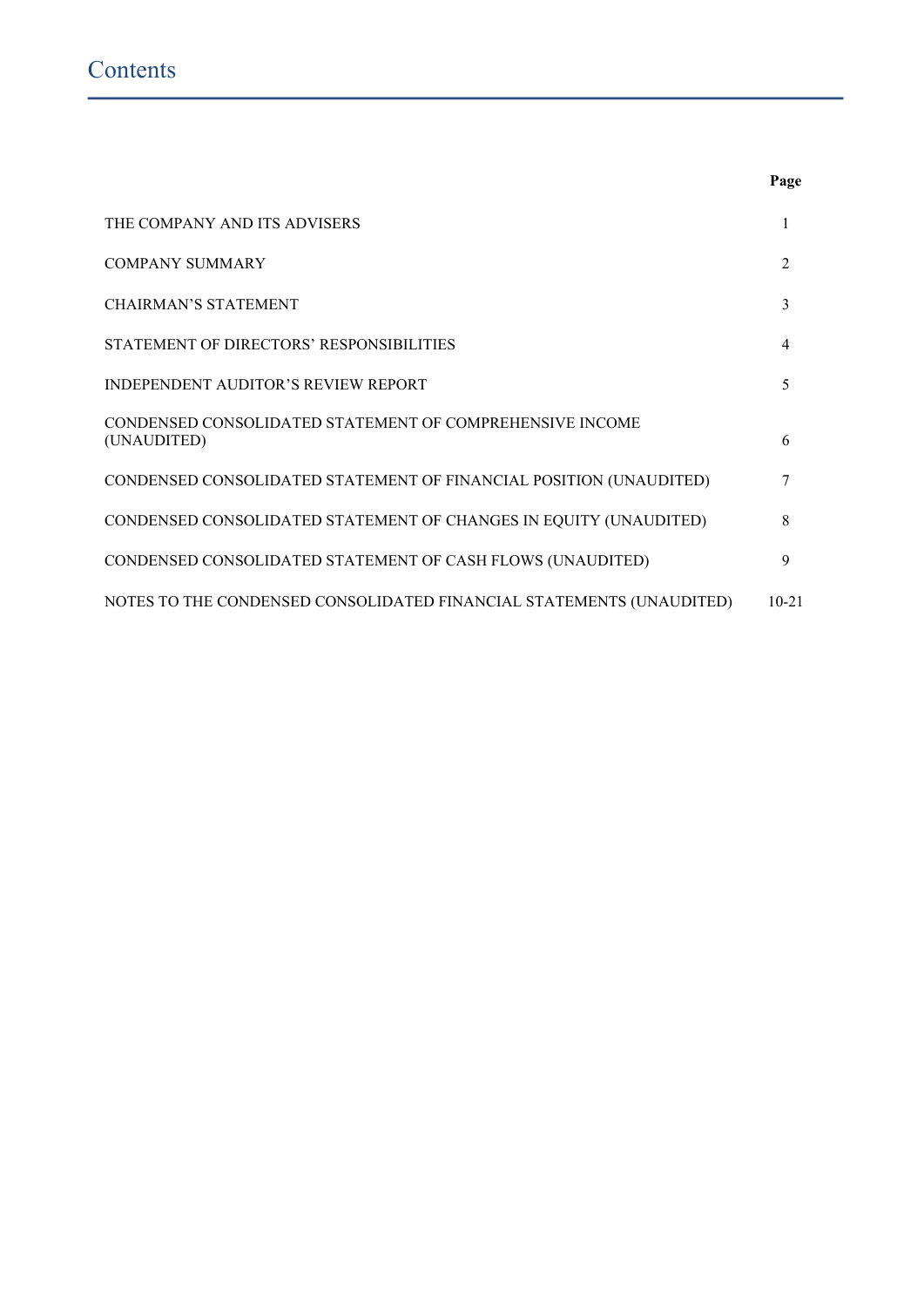# The Company and its Advisers

#### **Directors**

Mr Talmai Morgan *(Non-executive Chairman)* Mr Trevor Ash *(Non-executive Director)* Mr Christopher Legge *(Non-executive Director)* Mr Ian Brindle *(Non-executive Director)*

(all care of the registered office)

#### **Investment Manager**

Sherborne Investors Management (Guernsey) LLC 135 East 57<sup>th</sup> Street New York, NY 10022

# **Legal Advisers (as to English law)**

Herbert Smith Freehills LLP Exchange House Primrose Street London, EC2A 2EG

#### **Registrar**

Link Market Services (Guernsey) Limited Mont Crevelt House Bulwer Avenue St Sampson Guernsey, GY2 4LH

# **Administrator, Designated Manager and Company**

**Secretary** Apex Fund and Corporate Services (Guernsey) Limited 1 Royal Plaza, Royal Avenue St Peter Port Guernsey, GY1 2HL

# **General Partner to the Investment Partnership**

Sherborne Investors (Guernsey) GP, LLC 135 East 57th Street New York, NY 10022

**Company Website:**  [www.sherborneinvestorsguernseyc.com](http://www.sherborneinvestorsguernseyc.com/)

#### **Registered Office**

1 Royal Plaza, Royal Avenue St Peter Port Guernsey, GY1 2HL

Registered Number 63600

# **Independent Auditor**

Deloitte LLP Regency Court Glategny Esplanade St Peter Port Guernsey, GY1 3HW

#### **Legal Advisers (as to Guernsey law)**

Ogier Redwood House St Julian's Avenue St Peter Port Guernsey, GY1 1WA

#### **Broker**

Numis Securities Limited The London Stock Exchange Building 10 Paternoster Square London, EC4M 7LT

#### **Investment Partnership**

SIGC, LP (Incorporated) 1 Royal Plaza, Royal Avenue St Peter Port Guernsey, GY1 2HL

# **Custodian to the Investment Partnership**

UBS Financial Services Inc. 299 Park Avenue, 8th Floor New York, NY 10171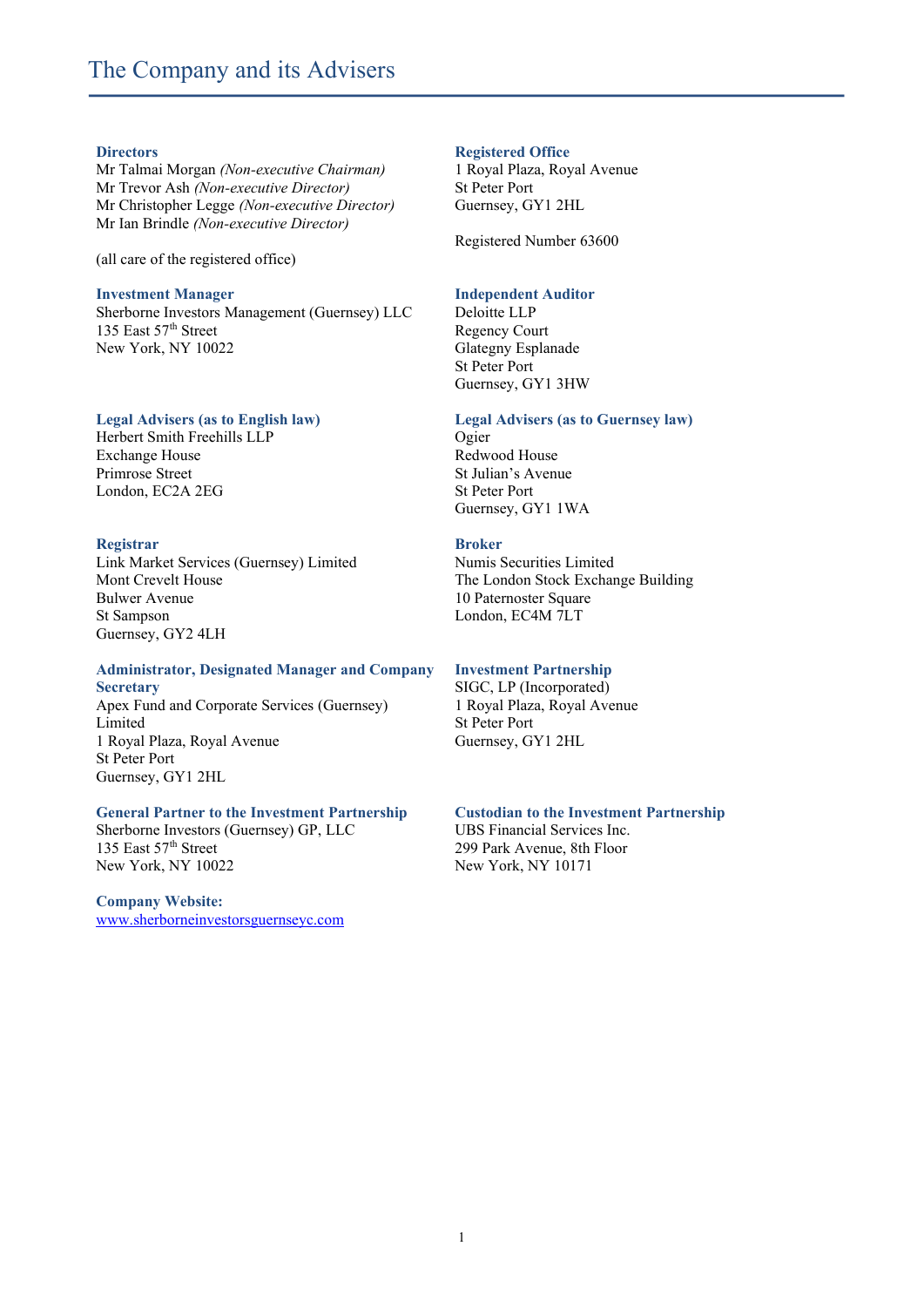| <b>The Company</b>          | Sherborne Investors (Guernsey) C Limited (the "Company") is a Guernsey domiciled<br>limited company and its shares are admitted to trading on the London Stock<br>Exchange's Specialist Fund Segment ("SFS"). The Company was incorporated on 25<br>May 2017. The Company commenced dealings on the SFS on 12 July 2017.                                                                                                             |
|-----------------------------|--------------------------------------------------------------------------------------------------------------------------------------------------------------------------------------------------------------------------------------------------------------------------------------------------------------------------------------------------------------------------------------------------------------------------------------|
| <b>Investment Objective</b> | To realise capital growth from investment in a target company identified by the<br>Investment Manager, with the aim of generating a significant capital return for<br>Shareholders.                                                                                                                                                                                                                                                  |
| <b>Investment Policy</b>    | To invest, through its investment in SIGC, LP (Incorporated) (the "Investment"<br>Partnership"), in a company which is publicly quoted which it considers to be<br>undervalued as a result of operational deficiencies and which it believes can be<br>rectified by the Investment Manager's active involvement, thereby increasing the<br>value of the investment. The Company will only invest in one target company at a<br>time. |
| <b>Investment Manager</b>   | Sherborne Investors (Guernsey) GP, LLC (the "General Partner") and the Investment<br>Partnership have appointed Sherborne Investors Management (Guernsey) LLC (the<br>"Investment Manager") to provide investment management services to the Investment<br>Partnership.                                                                                                                                                              |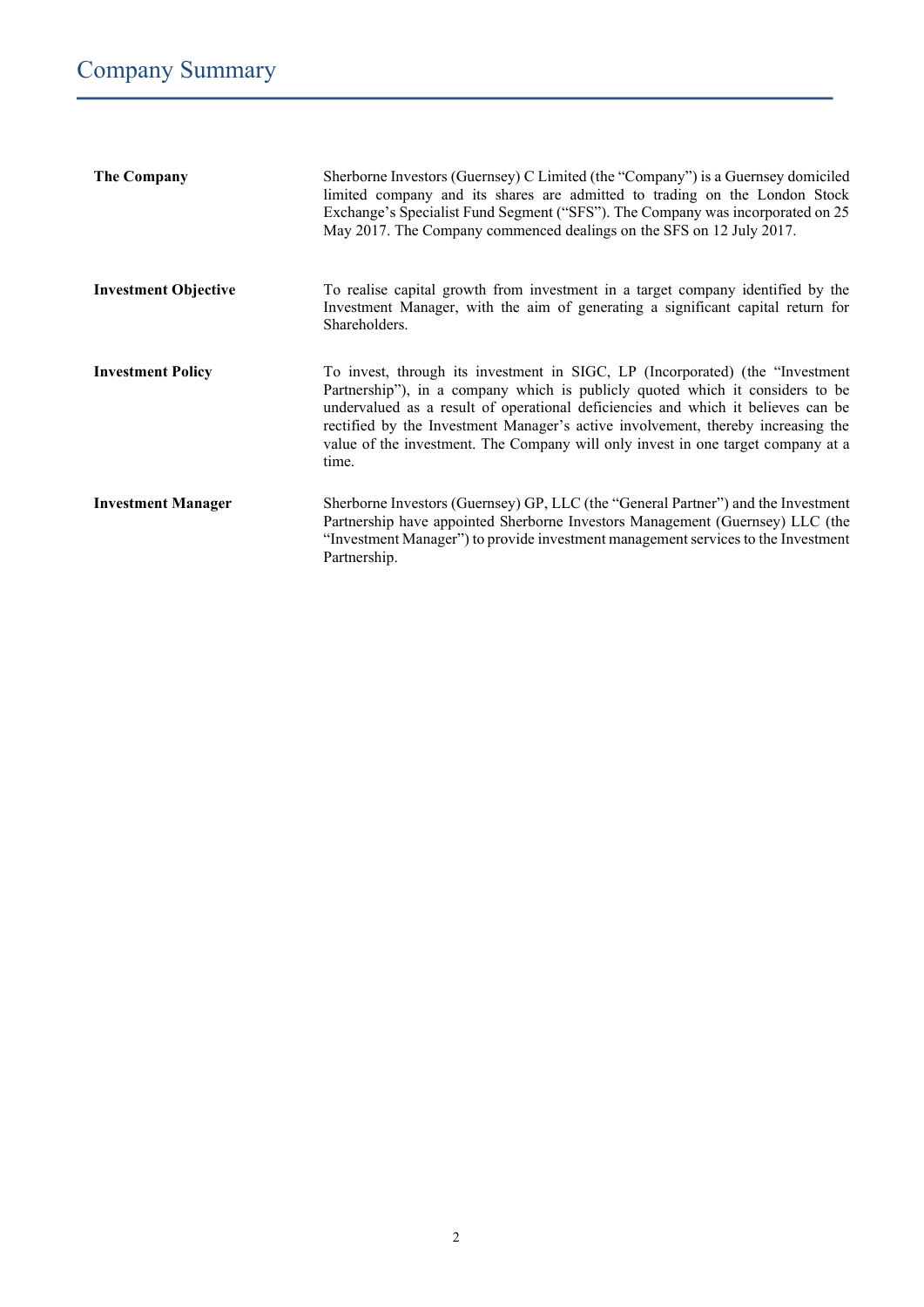# **For the period ended 30 June 2021**

Dear Shareholder,

I am pleased to present the Interim Report of Sherborne Investors (Guernsey) C Limited (the "Company") for the period 1 January 2021 to 30 June 2021.

During the majority of the period the Company pursued its investment strategy through its shareholding in Barclays PLC ("Barclays"). In May, SIGC, LP (Incorporated) and other third-party investors in funds (the "Funds") managed by affiliates of Sherborne Investors Management (Guernsey) LLC (the "Investment Manager") disposed of the Funds' entire 6.0% shareholding in Barclays. In accordance with the Company's prospectus, the Board of the Company approved a New Selected Target Company and the Investment Manager has informed the Board that the Funds have initiated purchases of securities in it.

The Investment Manager has advised the Board that it believes the New Selected Target Company represents a more attractive active turnaround investment opportunity than a continuing investment in Barclays at recent prices. The Investment Manager believes that an operating turnaround of the New Selected Target Company will increase shareholder value in line with the Investment Manager's customary return objectives. The Investment Manager intends to discuss with shareholders the investment thesis underlying its investment in the New Selected Target Company once the Funds have accumulated a disclosable shareholding.

As at 30 June 2021, the net asset value ("NAV") attributable to shareholders of the Company was £557.7 million (30 June 2020: £351.0 million and 31 December 2020: £421.5 million) or 79.67 pence per share (30 June 2020: 50.15 pence per share and 31 December 2020: 60.21 pence per share) (see Note 8). As at 17 August 2021, the NAV attributable to shareholders of the Company was approximately £571.3 million or 81.6 pence per share.

The principal risks and uncertainties of the Company are in relation to performance risk, market risk, relationship risk and operational risk. These are unchanged from 31 December 2020, and further details may be found in the Directors' Report within the Annual Report and Audited Consolidated Financial Statements of the Company for the year ended 31 December 2020. The Directors will continue to assess the principal risks and uncertainties relating to the Company for the remaining six months of the year but expect these to remain unchanged.

Details of related party transactions during the period are included in Note 10 of the Condensed Consolidated Financial Statements.

The Company intends to continue to pursue its strategy as set out in its prospectus.

We are grateful for your continued support and will keep you informed of the status of our investment as it develops.

Yours sincerely,

**Talmai Morgan** Chairman 19 August 2021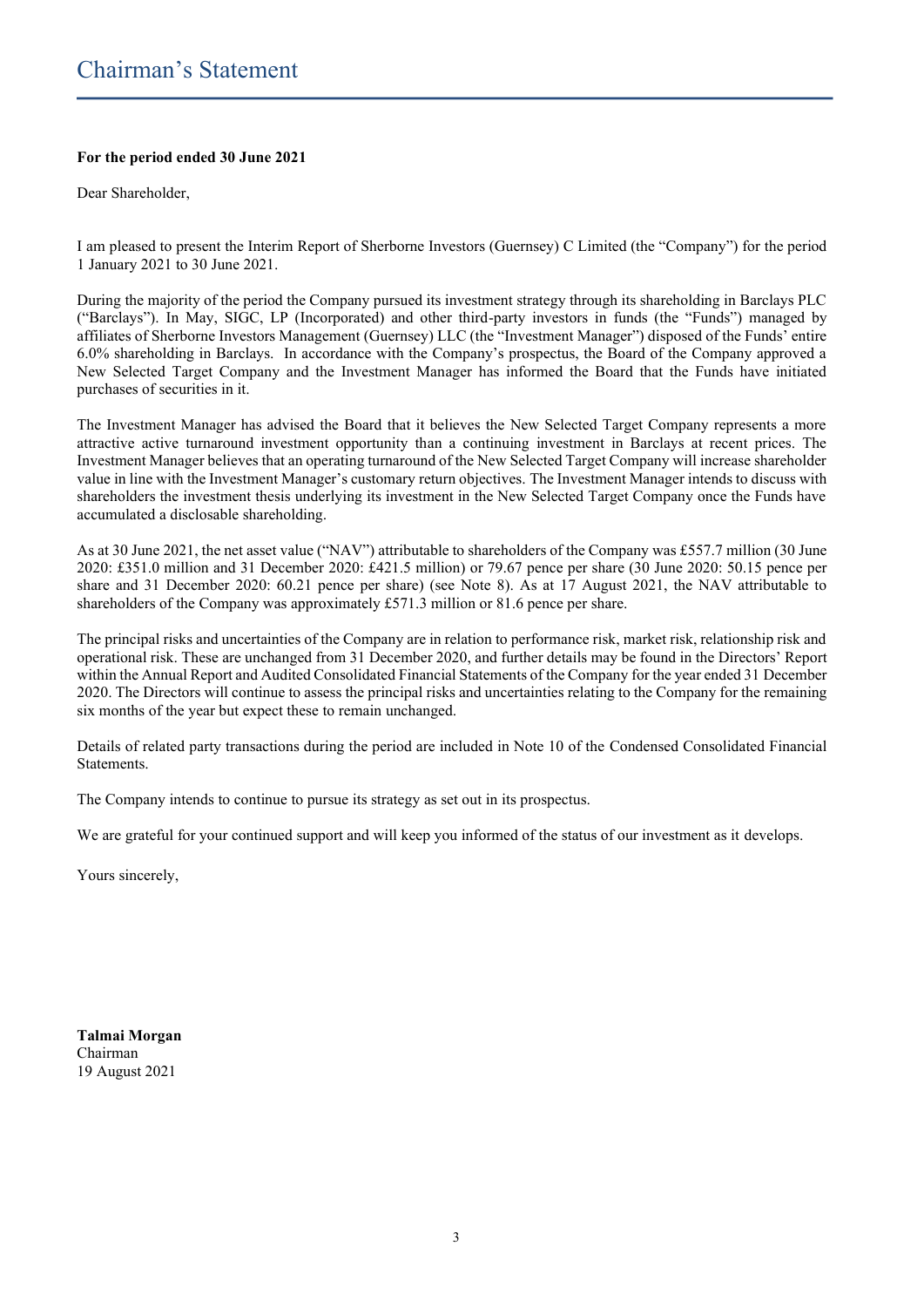# **Responsibility statement**

We confirm that to the best of our knowledge:

- The condensed set of financial statements has been prepared in accordance with IAS 34 'Interim Financial Reporting' as adopted in the European Union;
- The interim management report includes a fair review of the information required by DTR 4.2.7R (indication of important events during the first six months and their impact on the condensed financial statements and description of principal risks and uncertainties for the remaining six months of the year);
- The interim management report includes a fair review of the information required by DTR 4.2.8R (disclosure of related parties' transactions and changes therein); and
- The condensed set of financial statements, which has been prepared in accordance with the applicable set of accounting standards, gives a true and fair view of the assets, liabilities, financial position and profit or loss of the issuer, or the undertakings included in the consolidation as a whole as required by DTR 4.2.10R.

# **Going Concern**

The Condensed Consolidated Financial Statements have been prepared on the going concern basis. The net current asset position as at 30 June 2021 is £6.4m. The coronavirus (COVID-19) outbreak has caused extensive disruptions to businesses and economic activities globally thoughout 2021 and in the preceeding year. The uncertainties over the emergence and spread of COVID-19 have caused market volatility on a global scale. The specific impact on the Company's performance attributable to the pandemic is difficult to quantify. At 30 June 2021 the Company had a NAV of £557.7 million. The Company, via the Funds, has sufficient liquid assets to meet expected costs. Sherborne Investors Management (Guernsey) LLC (the Investment Manager), affiliates of which are also the investment manager of the Funds (as defined in Note 5) has the full intent and ability to provide the Company (via the Investment Partnership) with funds as and if required. Therefore, after making enquiries and based on the sufficient cash reserves as at 30 June 2021, the Directors are of the opinion that the Group has adequate resources to continue its operational activities for the foreseeable future. The Board is therefore of the opinion that the going concern basis should be adopted in the preparation of the Condensed Consolidated Financial Statements.

**By order of the Board For Sherborne Investors (Guernsey) C Limited**

**Talmai Morgan** Chairman 19 August 2021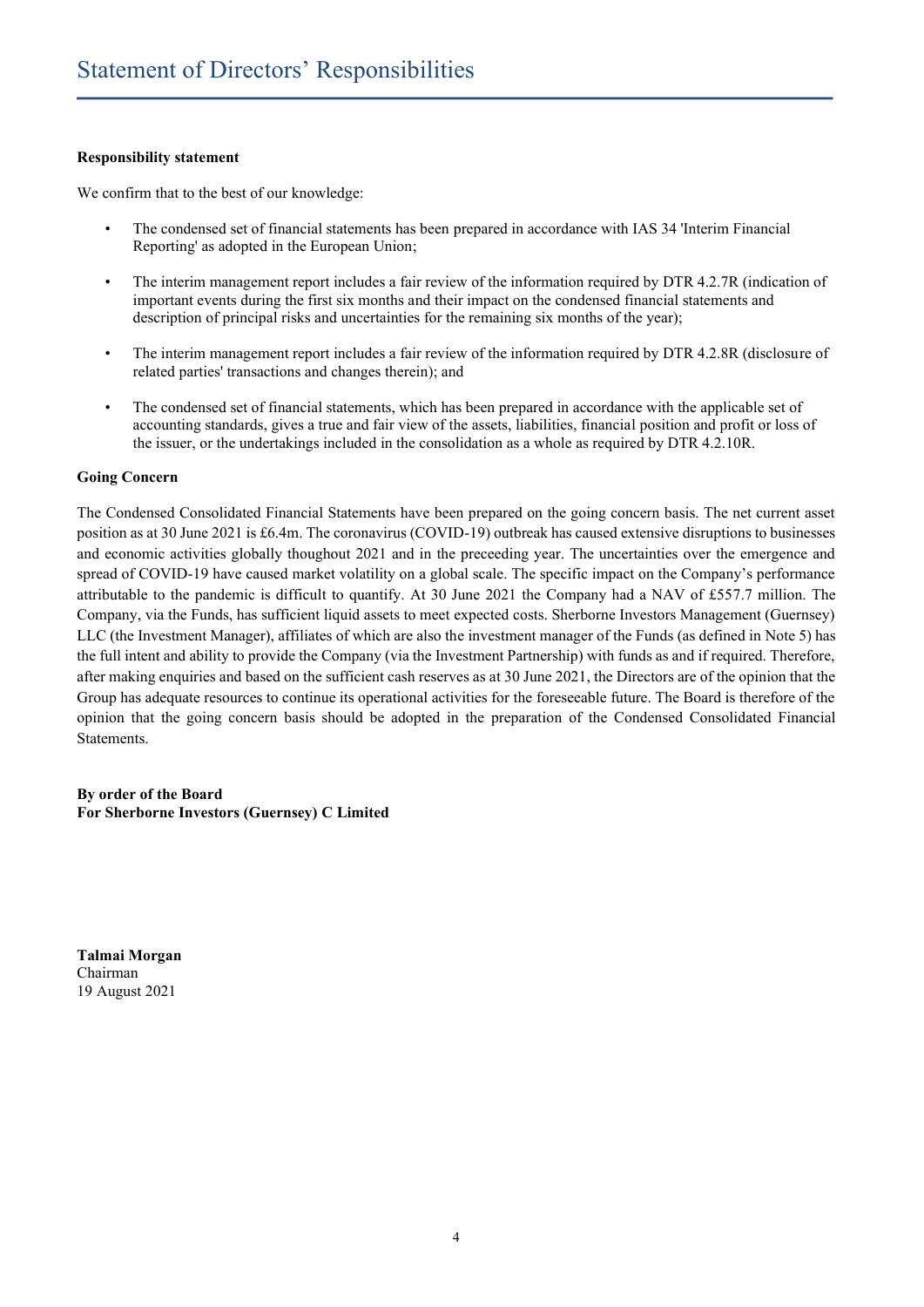We have been engaged by Sherborne Investors (Guernsey) C Limited (the "Company") together with its subsidiaries (the "Group") to review the condensed set of financial statements in the half-yearly financial report for the six months ended 30 June 2021 which comprises the Condensed Consolidated Statement of Comprehensive Income, the Condensed Consolidated Statement of Financial Position, the Condensed Consolidated Statement of Changes in Equity, the Condensed Consolidated Statement of Cash Flows and related notes 1 to 13. We have read the other information contained in the interim financial report and considered whether it contains any apparent misstatements or material inconsistencies with the information in the condensed set of financial statements.

#### **Directors' responsibilities**

The half-yearly financial report is the responsibility of, and has been approved by, the Directors. The Directors are responsible for preparing the half-yearly financial report in accordance with the Disclosure and Transparency Rules of the United Kingdom's Financial Conduct Authority.

As disclosed in note 1, the annual financial statements of the Group are prepared in accordance with IFRSs as adopted by the European Union. The condensed set of financial statements included in this interim financial report has been prepared in accordance with International Accounting Standard 34, "Interim Financial Reporting", as adopted by the European Union.

#### **Our responsibility**

Our responsibility is to express to the Company a conclusion on the condensed set of financial statements in the half-yearly financial report based on our review.

#### **Scope of review**

We conducted our review in accordance with International Standard on Review Engagements (UK and Ireland) 2410 "Review of Interim Financial Information Performed by the Independent Auditor of the Entity" issued by the Financial Reporting Council for use in the United Kingdom. A review of interim financial information consists of making inquiries, primarily of persons responsible for financial and accounting matters, and applying analytical and other review procedures. A review is substantially less in scope than an audit conducted in accordance with International Standards on Auditing (UK) and consequently does not enable us to obtain assurance that we would become aware of all significant matters that might be identified in an audit. Accordingly, we do not express an audit opinion.

#### **Conclusion**

Based on our review, nothing has come to our attention that causes us to believe that the condensed set of financial statements in the half-yearly financial report for the six months to 30 June 2021 is not prepared, in all material respects, in accordance with International Accounting Standard 34 as adopted by the European Union and the Disclosure and Transparency Rules of the United Kingdom's Financial Conduct Authority.

#### **Use of our report**

This report is made solely to the Company in accordance with International Standard on Review Engagements (UK and Ireland) 2410 "Review of Interim Financial Information Performed by the Independent Auditor of the Entity" issued by the Financial Reporting Council. Our work has been undertaken so that we might state to the Company those matters we are required to state to it in an independent review report and for no other purpose. To the fullest extent permitted by law, we do not accept or assume responsibility to anyone other than the Company, for our review work, for this report, or for the conclusions we have formed.

**Deloitte LLP** St Peter Port, Guernsey, Channel Islands 19 August 2021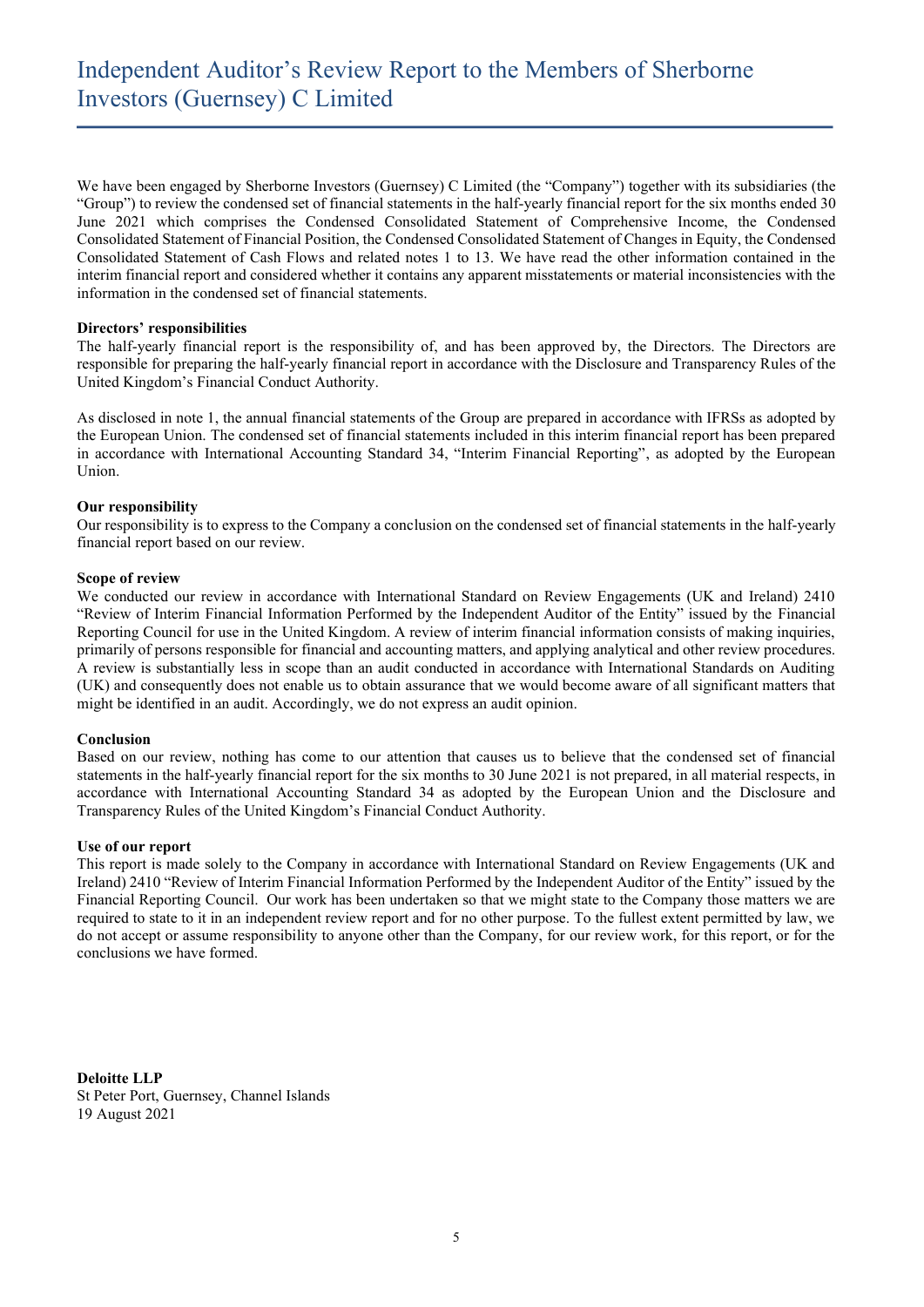|                                                                                         |              |           | 1 January 2021 to<br>30 June 2021<br>(unaudited) | 1 January 2020 to<br>30 June 2020<br>(unaudited) |                 |                      | 1 January 2020 to<br>31 December 2020<br>(audited) |
|-----------------------------------------------------------------------------------------|--------------|-----------|--------------------------------------------------|--------------------------------------------------|-----------------|----------------------|----------------------------------------------------|
|                                                                                         | <b>Notes</b> | £         | £                                                | $\pmb{\mathfrak{L}}$                             | £               | $\pmb{\mathfrak{L}}$ | £                                                  |
| <b>Income</b>                                                                           | 1(e)         |           |                                                  |                                                  |                 |                      |                                                    |
| Unrealised gain/(loss) on financial<br>assets at fair value through profit or<br>loss   | 1(d), 5      |           | 139, 165, 329                                    |                                                  | (192, 993, 896) |                      | (120, 607, 066)                                    |
| Interest income                                                                         |              |           | 157                                              |                                                  | 1,194           |                      | 1,194                                              |
| Total income/(loss)                                                                     |              |           | 139, 165, 486                                    |                                                  | (192, 992, 702) |                      | (120, 605, 872)                                    |
| <b>Expenses</b>                                                                         | 1(f)         |           |                                                  |                                                  |                 |                      |                                                    |
| Management fees                                                                         | 9            | 1,697,352 |                                                  | 2,014,455                                        |                 | 3,669,168            |                                                    |
| Professional fees                                                                       |              | 152,482   |                                                  | 120,433                                          |                 | 246,404              |                                                    |
| Directors' fees                                                                         | 2, 9         | 80,000    |                                                  | 80,000                                           |                 | 160,000              |                                                    |
| Administrative fees                                                                     |              | 65,877    |                                                  | 73,866                                           |                 | 142,964              |                                                    |
| Other fees                                                                              |              | (83, 385) |                                                  | 1,161                                            |                 | 1,654                |                                                    |
| <b>Total operating expenses</b>                                                         |              |           | 1,912,326                                        |                                                  | 2,289,915       |                      | 4,220,190                                          |
| Comprehensive income/(loss)                                                             |              |           | 137,253,160                                      |                                                  | (195, 282, 617) |                      | (124, 826, 062)                                    |
| Comprehensive income/(loss)<br>attributable to:                                         |              |           |                                                  |                                                  |                 |                      |                                                    |
| <b>Equity Shareholders</b>                                                              |              |           | 137,225,328                                      |                                                  | (195, 244, 021) |                      | (124, 801, 928)                                    |
| Non-controlling interest (NCI)                                                          | 1(b)         |           | 27,832                                           |                                                  | (38,596)        |                      | (24, 134)                                          |
| Weighted average number of<br>shares outstanding                                        | 4            |           | 700,000,000                                      |                                                  | 700,000,000     |                      | 700,000,000                                        |
| Basic and diluted earnings per<br>share attributable to shareholders<br>(excluding NCI) | 4            |           | 19.60 <sub>p</sub>                               |                                                  | (27.89)p        |                      | (17.83)p                                           |

All revenue and expenses are derived from continuing operations.

Although not required by IAS 34 – 'Interim Financial Reporting', the comparative figures for the preceding year and the related notes have been included on a voluntary basis.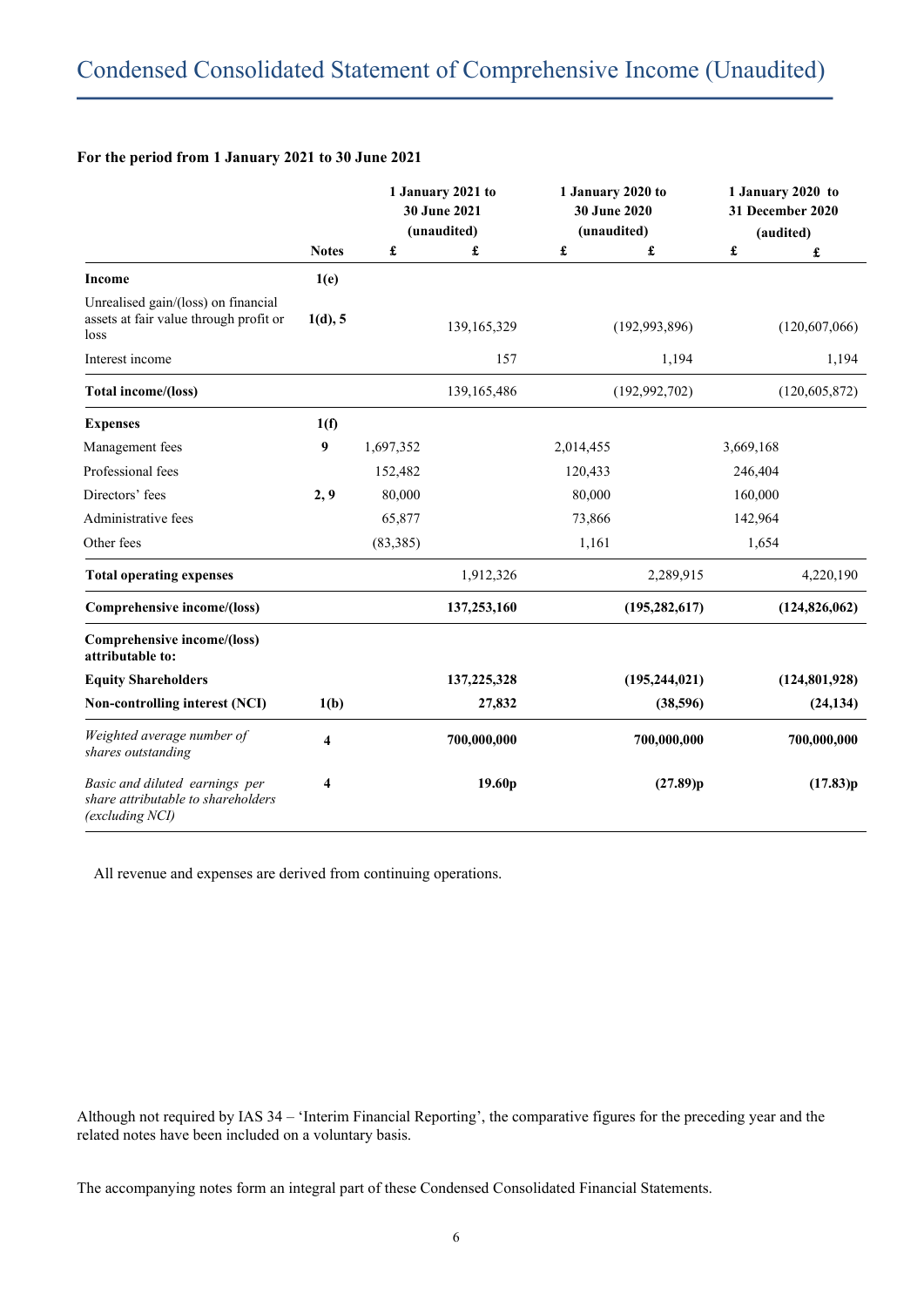# **As at 30 June 2021**

|                                                          |              | 30 June 2021<br>(unaudited) |                 | 30 June 2020<br>(unaudited) |                 | 31 December 2020<br>(audited) |                 |
|----------------------------------------------------------|--------------|-----------------------------|-----------------|-----------------------------|-----------------|-------------------------------|-----------------|
|                                                          | <b>Notes</b> | £                           | £               | £                           | £               | $\pmb{\mathfrak{L}}$          | £               |
| <b>Non-Current Assets</b>                                |              |                             |                 |                             |                 |                               |                 |
| Financial assets at fair<br>value through profit or loss | 1(d), 5      |                             | 552,449,985     |                             | 346,926,656     |                               | 419,313,486     |
|                                                          |              |                             | 552,449,985     |                             | 346,926,656     |                               | 419,313,486     |
| <b>Current Assets</b>                                    |              |                             |                 |                             |                 |                               |                 |
| Cash and cash equivalents                                | 1(h)         | 6,403,075                   |                 | 4,248,227                   |                 | 2,312,076                     |                 |
| Prepaid expenses                                         |              | 67,308                      |                 | 44,162                      |                 | 21,757                        |                 |
|                                                          |              | 6,470,383                   |                 | 4,292,389                   |                 | 2,333,833                     |                 |
| <b>Current Liabilities</b>                               |              |                             |                 |                             |                 |                               |                 |
| Trade and other payables                                 | $1(i)$ , 6   | 98,245                      |                 | 106,339                     |                 | 78,058                        |                 |
|                                                          |              | 98,245                      |                 | 106,339                     |                 | 78,058                        |                 |
| <b>Net Current Assets</b>                                |              |                             | 6,372,138       |                             | 4,186,050       |                               | 2,255,775       |
| <b>Net Assets</b>                                        |              |                             | 558,822,123     |                             | 351,112,706     |                               | 421,569,261     |
| <b>Capital and Reserves</b>                              |              |                             |                 |                             |                 |                               |                 |
| Called up share capital and<br>share premium             | 7            |                             | 688,939,403     |                             | 688,939,403     |                               | 688,939,403     |
| Retained reserves                                        |              |                             | (131, 246, 388) |                             | (337, 898, 824) |                               | (267, 456, 731) |
| Equity attributable to the<br>Company                    |              |                             | 557,693,015     |                             | 351,040,579     |                               | 421,482,672     |
| Non-controlling interest<br>(NCI)                        | 1(b)         |                             | 1,129,108       |                             | 72,127          |                               | 86,589          |
| <b>Total Equity</b>                                      |              |                             | 558,822,123     |                             | 351,112,706     |                               | 421,569,261     |
| <b>NAV Per Share</b><br>(excluding NCI)                  | 8            |                             | 79.67p          |                             | 50.15p          |                               | 60.21p          |

The Condensed Consolidated Financial Statements were approved by the Board of Directors for issue on 19 August 2021.

Signed on behalf of the Board:

Director Director

Although not required by IAS 34 – 'Interim Financial Reporting', the comparative figures for the interim period and the related notes have been included on a voluntary basis.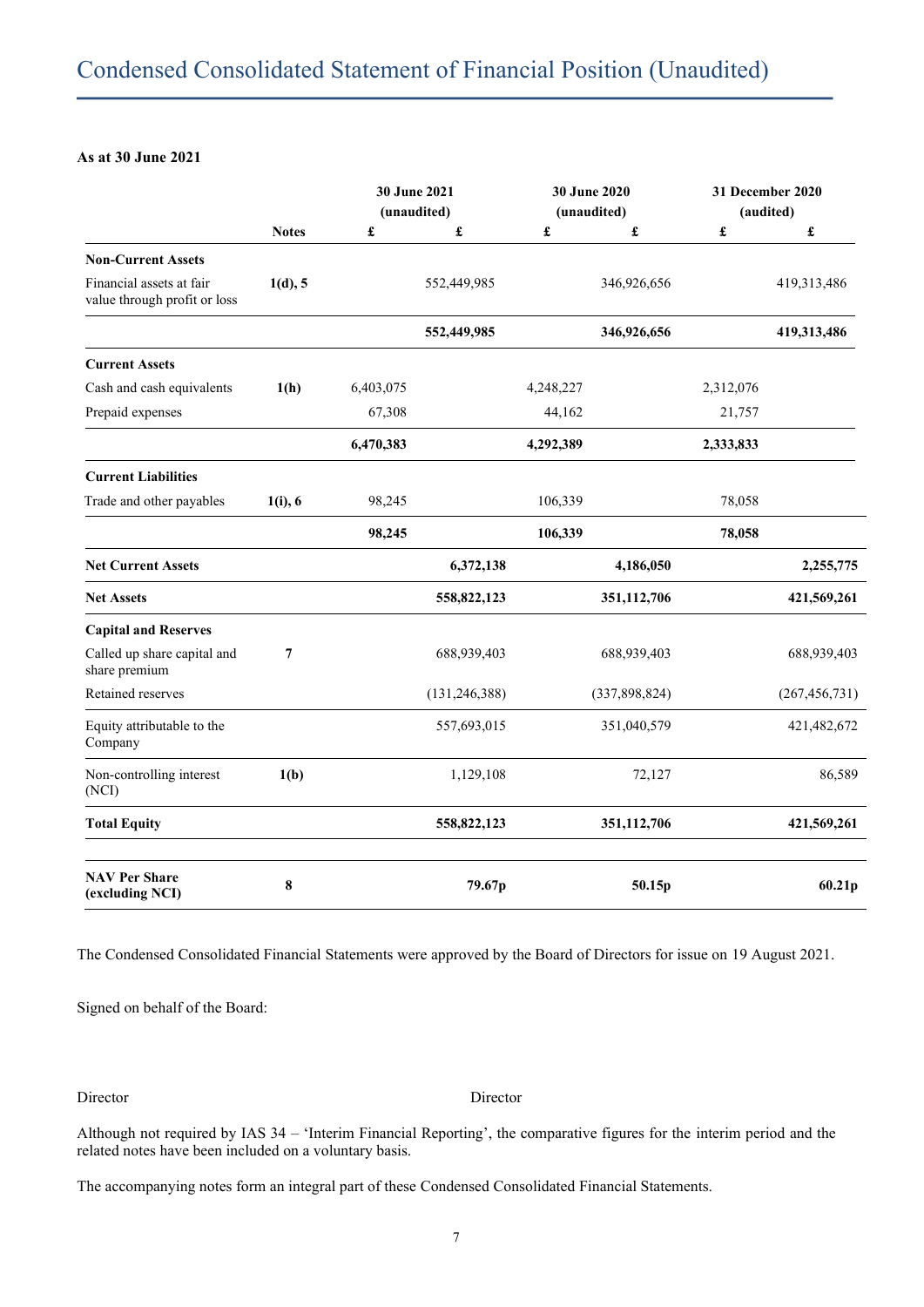|                                    | <b>Notes</b> | <b>Share Capital</b><br>and Share<br>Premium<br>£ | Retained<br><b>Reserves</b><br>$\pmb{\mathfrak{L}}$ | Non-<br>Controlling<br><b>Interest</b><br>£                    | <b>Total</b><br><b>Equity</b><br>£ |
|------------------------------------|--------------|---------------------------------------------------|-----------------------------------------------------|----------------------------------------------------------------|------------------------------------|
| <b>Balance at 1 January 2021</b>   |              | 688,939,403                                       | (267, 456, 731)                                     | 86,589                                                         | 421,569,261                        |
| Comprehensive income               |              |                                                   | 137,225,328                                         | 27,832                                                         | 137,253,160                        |
| Incentive allocation               | 9            |                                                   | (1,014,985)                                         | 1,014,985                                                      |                                    |
| Contributions                      |              |                                                   |                                                     | 109,422                                                        | 109,422                            |
| <b>Distributions</b>               |              |                                                   |                                                     | (109, 720)                                                     | (109, 720)                         |
| <b>Balance at 30 June 2021</b>     |              | 688,939,403                                       | (131, 246, 388)                                     | 1,129,108                                                      | 558,822,123                        |
|                                    |              | <b>Share Capital</b><br>and Share<br>Premium<br>£ | Retained<br><b>Reserves</b><br>$\pmb{\mathfrak{L}}$ | Non-<br>Controlling<br><b>Interest</b><br>£                    | <b>Total</b><br><b>Equity</b><br>£ |
| <b>Balance at 1 January 2020</b>   |              | 688,939,403                                       | (142, 654, 803)                                     | 110,123                                                        | 546,394,723                        |
| Comprehensive loss                 |              |                                                   | (195, 244, 021)                                     | (38, 596)                                                      | (195, 282, 617)                    |
| Contributions                      |              |                                                   |                                                     | 600                                                            | 600                                |
| <b>Balance at 30 June 2020</b>     |              | 688,939,403                                       | (337, 898, 824)                                     | 72,127                                                         | 351,112,706                        |
|                                    |              | <b>Share Capital</b><br>and Share<br>Premium<br>£ | Retained<br><b>Reserves</b><br>£                    | Non-<br>Controlling<br><b>Interest</b><br>$\pmb{\mathfrak{L}}$ | <b>Total</b><br><b>Equity</b><br>£ |
| <b>Balance at 1 January 2020</b>   |              | 688,939,403                                       | (142, 654, 803)                                     | 110,123                                                        | 546,394,723                        |
| Comprehensive loss                 |              |                                                   | (124, 801, 928)                                     | (24, 134)                                                      | (124, 826, 062)                    |
| Contributions                      |              |                                                   |                                                     | 600                                                            | 600                                |
| <b>Balance at 31 December 2020</b> |              | 688,939,403                                       | (267, 456, 731)                                     | 86,589                                                         | 421,569,261                        |

Although not required by IAS 34 – 'Interim Financial Reporting', the comparative figures for the preceding year and the related notes have been included on a voluntary basis.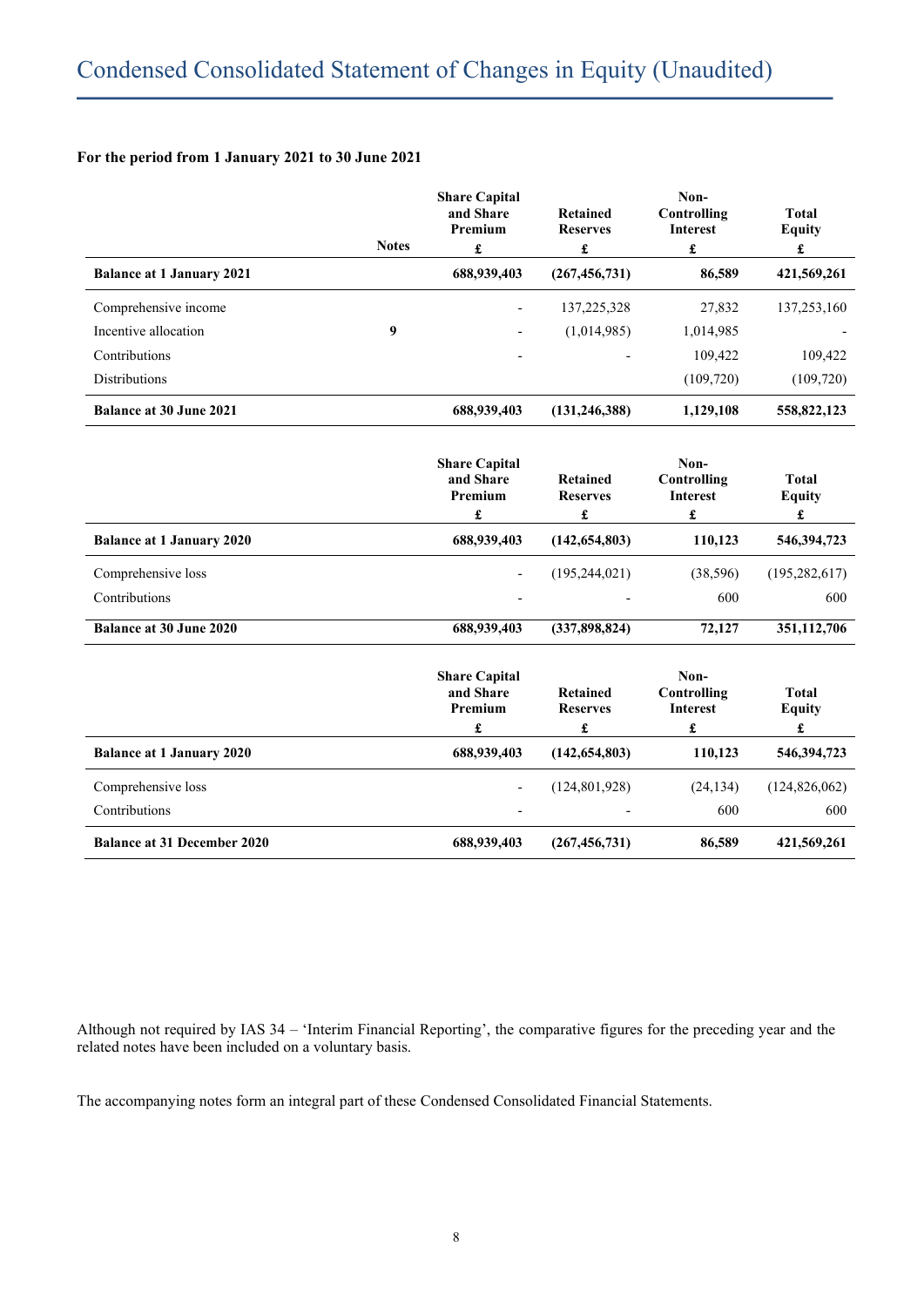|                                                   |              | 1 January 2021<br>to 30 June 2021 | 1 January 2020<br>to 30 June 2020 | 1 January 2020 to<br>31 December 2020<br>(audited) |
|---------------------------------------------------|--------------|-----------------------------------|-----------------------------------|----------------------------------------------------|
|                                                   | <b>Notes</b> | £                                 | £                                 | £                                                  |
| Net cash flow used in operating activities        | See below    | (1,937,690)                       | (2,341,827)                       | (4,277,978)                                        |
| <b>Investing activities</b>                       |              |                                   |                                   |                                                    |
| Contribution to investments                       | 5            | (543, 574, 886)                   | (4,849,515)                       | (4,849,515)                                        |
| Distributions from investments                    | 5            | 549,603,716                       | 2,749,725                         | 2,749,725                                          |
| Interest income                                   |              | 157                               | 1,194                             | 1,194                                              |
| Net cash flow from/(used in) investing activities |              | 6,028,987                         | (2,098,596)                       | (2,098,596)                                        |
| <b>Financing activities</b>                       |              |                                   |                                   |                                                    |
| Contributions from non-controlling interest       |              | 109,422                           | 600                               | 600                                                |
| Distributions to non-controlling interest         |              | (109, 720)                        |                                   |                                                    |
| Net cash flow from/(used in) financing activities |              | (298)                             | 600                               | 600                                                |
| Net movement in cash and cash equivalents         |              | 4,090,999                         | (4,439,823)                       | (6,375,974)                                        |
| Opening cash and cash equivalents                 |              | 2,312,076                         | 8,688,050                         | 8,688,050                                          |
| Closing cash and cash equivalents                 |              | 6,403,075                         | 4,248,227                         | 2,312,076                                          |

# *Net cash flow from/(used in) operating activities*

| Comprehensive income/(loss)                                                        |   | 137,253,160     | (195, 282, 617) | (124, 826, 062) |
|------------------------------------------------------------------------------------|---|-----------------|-----------------|-----------------|
| Unrealised (gain)/loss on financial assets at fair<br>value through profit or loss | 5 | (139, 165, 329) | 192,993,896     | 120,607,066     |
| Movement in prepaid expenses                                                       |   | (45,551)        | (26,938)        | (4, 533)        |
| Movement in trade and other payables                                               | 6 | 20.187          | (24, 974)       | (53,255)        |
| Interest income                                                                    |   | (157)           | (1, 194)        | (1, 194)        |
| Net cash flow used in operating activities                                         |   | (1,937,690)     | (2,341,827)     | (4,277,978)     |

Although not required by IAS 34 – 'Interim Financial Reporting', the comparative figures for the preceding year and the related notes have been included on a voluntary basis.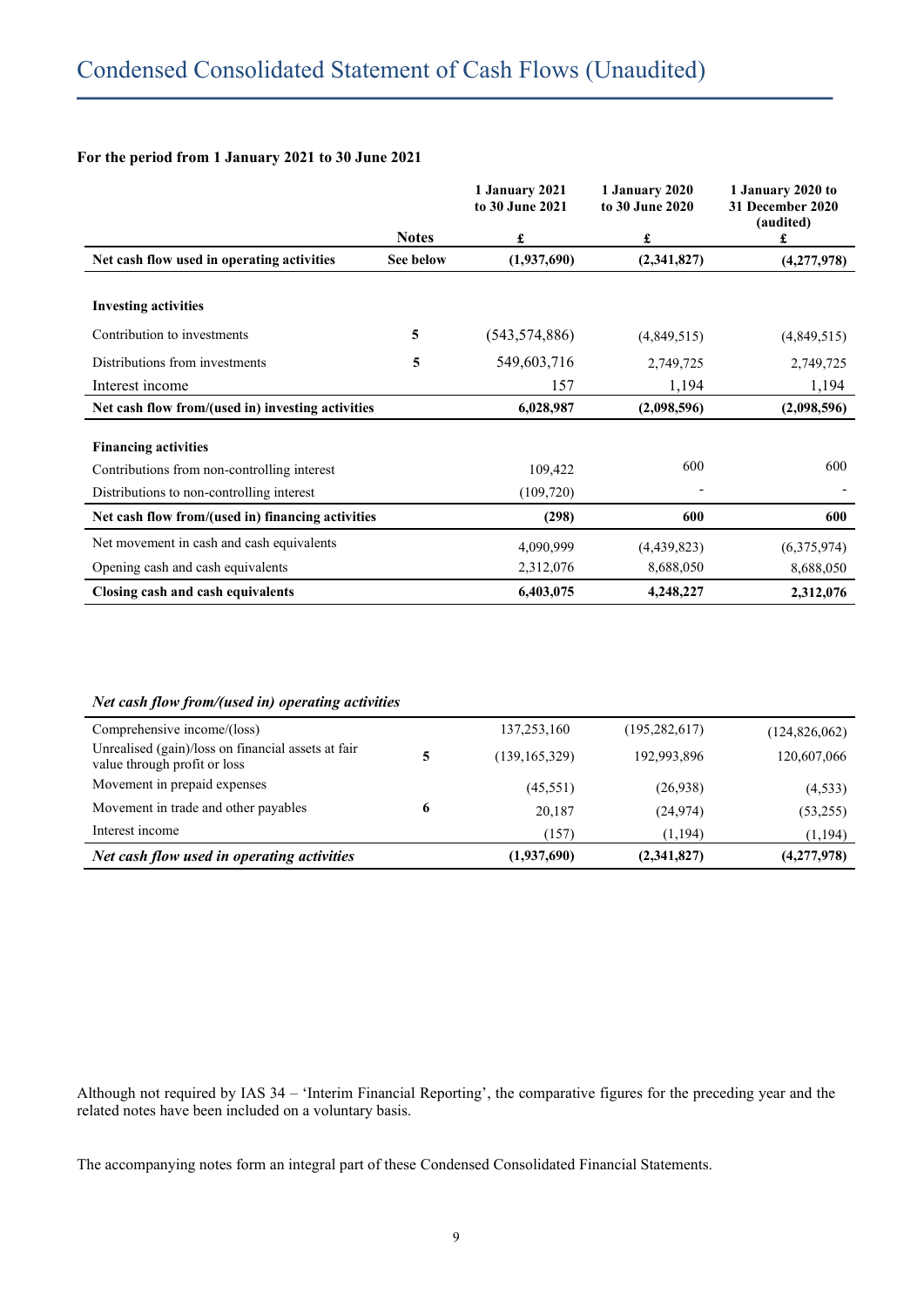# **1. Summary of significant accounting policies**

#### **Reporting entity**

Sherborne Investors (Guernsey) C Limited (the "Company") is a closed-ended investment company with limited liability formed under the Companies (Guernsey) Law, 2008 (as amended). The Company was incorporated and registered in Guernsey on 25 May 2017. The Company commenced dealings on the London Stock Exchange's Specialist Fund Segment on 12 July 2017. The Company's registered office is 1 Royal Plaza, Royal Avenue, St Peter Port, Guernsey, Channel Islands, GY1 2HL. The "Group" is defined as the Company and its subsidiaries, SIGC, LP (the "Investment Partnership") and SIGC Midco Limited.

#### **Basis of preparation**

The annual financial statements of the Group are prepared in accordance with International Financial Reporting Standards ("IFRSs") as adopted in the European Union. The financial information for the year ended 31 December 2020, as included in this Interim Report, is derived from the financial statements delivered to the Listing Authority and does not constitute statutory accounts as defined by the Companies (Guernsey) Law, 2008 (as amended). The Auditor reported in the statutory financial statements for the year ended 31 December 2020: their report was unqualified; did not draw attention to going concern by way of emphasis; and did not contain a statement under Section 263(2) or 263(3) of the Companies (Guernsey) Law, 2008 (as amended).

The Condensed Consolidated Financial Statements of the Group have been prepared in accordance with International Accounting Standard 34, 'Interim Financial Reporting' ("IAS 34") as adopted in the European Union, together with applicable legal and regulatory requirements of Guernsey Law. The Directors of the Company have taken the exemption in Section 244 of the Companies (Guernsey) Law, 2008 (as amended) and have therefore elected to only prepare Condensed Consolidated Financial Statements for the period.

These Condensed Consolidated Financial Statements have been prepared on the historical cost basis, as modified by the measurement at fair value of investments. The accounting policies adopted are consistent with those of the previous financial year and corresponding interim period.

#### **Going concern**

The Condensed Consolidated Financial Statements have been prepared on the going concern basis. The net current asset position as at 30 June 2021 is £6.4m. The coronavirus (COVID-19) outbreak has caused extensive disruptions to businesses and economic activities globally thoughout 2021 and in the preceeding year. The uncertainties over the emergence and spread of COVID-19 have caused market volatility on a global scale. The specific impact on the Company's performance attributable to the pandemic is difficult to quantify. At 30 June 2021 the Company had a NAV of £557.7 million. The Company, via the funds (the "Funds") managed by affiliates of Sherborne Investors Management (Guernsey) LLC (the "Investment Manager"), has sufficient liquid assets to meet expected costs. The Investment Manager, affiliates of which are also the investment manager of the Funds (as defined in note 5) has the full intent and ability to provide the Company (via the Investment Partnership) with funds as and if required. Therefore, after making enquiries and based on the sufficient cash reserves as at 30 June 2021, the Directors are of the opinion that the Group has adequate resources to continue its operational activities for the foreseeable future. The Board is therefore of the opinion that the going concern basis should be adopted in the preparation of the Condensed Consolidated Financial Statements.

#### **Critical accounting judgments and key sources of estimation uncertainty**

The preparation of the Group's Condensed Consolidated Financial Statements requires management to make estimates and assumptions that affect the reported amounts of assets, liabilities and contingencies at the date of the Group's Condensed Consolidated Financial Statements and revenue and expenses during the reported period. Actual results could differ from those estimated.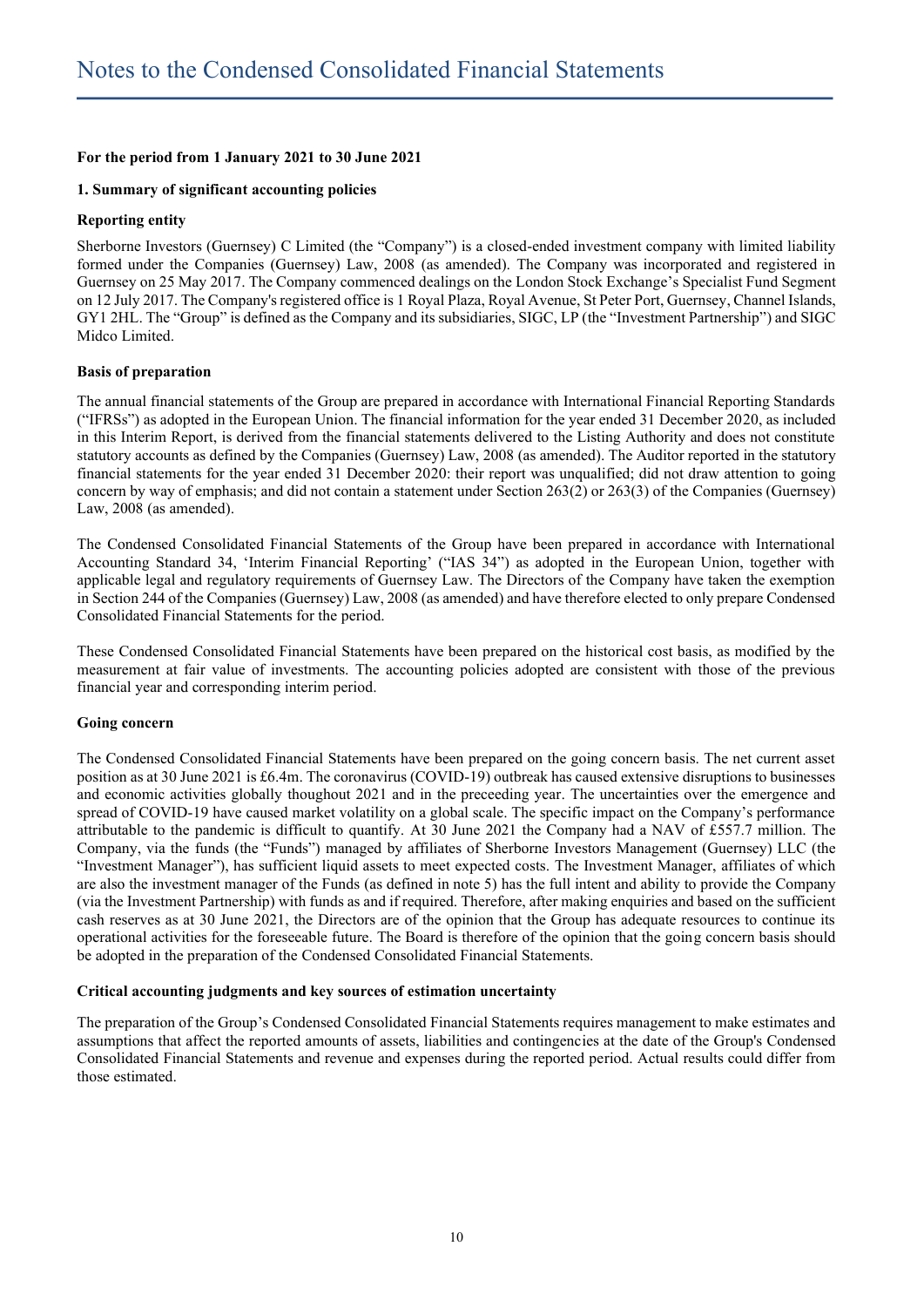#### **1. Summary of significant accounting policies (***continued)*

#### **Critical accounting judgments and key sources of estimation uncertainty** *(continued)*

i) Critical accounting judgement: Incentive allocation

As more fully described in Note 9, the Special Limited Partner is entitled to receive an incentive allocation once aggregate distributions to partners of the Investment Partnership exceed a certain level. The basis of the incentive calculation differs depending on how the investment in the Selected Target Company ("STC") is ultimately characterised (i.e. as a Turnaround or Stake Building Investment). The incentive allocation has been computed on a Stake Building Investment basis, as it does not meet the criteria of a Turnaround investment.

ii) Critical accounting judgement: Consolidation of entities

As described further in Note 5, as of 30 June 2021 the Group holds a non-controlling interest in Whistle Investors III LLC ("Whistle III"). Whilst the Group holds a majority interest in Whistle III and holds access to the rewards and benefits, it does not exercise control over the day to day operations nor does it have the ability to remove the controlling party. As such, Whistle III is not considered a subsidiary and is not consolidated but held at fair value through profit or loss.

iii) Source of estimation uncertainty: Investments at fair value through profit or loss

The Group's investments are measured at fair value for financial reporting purposes. Fair value of financial assets are based on the net asset value ("NAV") of the investment. The main contribution to their NAV is the quoted closing price of the STC at 30 June 2021. Please see Note 5 for further details.

#### **Adoption of new and revised standards**

(i) New standards adopted as at 1 January 2021:

All new standards effective from 1 January 2021 have been adopted and do not have a material impact on the financial statements.

(ii) Standards, amendments and interpretations early adopted by the Group:

There were no standards, amendments and interpretations early adopted by the Group.

(iii) Standards, amendments and interpretations in issue but not yet effective:

Unless stated otherwise, the Directors do not consider the adoption of any new and revised accounting standards and interpretations to have a material impact as the new standards or amendment are not relevant to the operations of the Group.

#### **a. Basis of consolidation**

The Condensed Consolidated Financial Statements incorporate the financial statements of the Company and two entities controlled by the Company (its subsidiaries). Control is achieved where the Company has the power to govern the financial and operating policies of an investee entity so as to obtain benefits from its activities. Investments where a majority interest is held but control is not achieved are held at fair value through profit or loss.

Non-controlling interests in the net assets of the consolidated subsidiaries are identified separately from the Group's equity therein. Non-controlling interests consist of the amount of those interests at the date of the original business combination and the non-controlling entities' share of changes in equity since the date of the combination. Losses applicable to the noncontrolling entities in excess of their interest in the subsidiaries equity are allocated against their interests to the extent that this would create a negative balance.

Where necessary, adjustments are made to the financial statements of the subsidiary to bring the accounting policies used into line with those used by the Group.

All intra-group transactions, balances and expenses are eliminated on consolidation.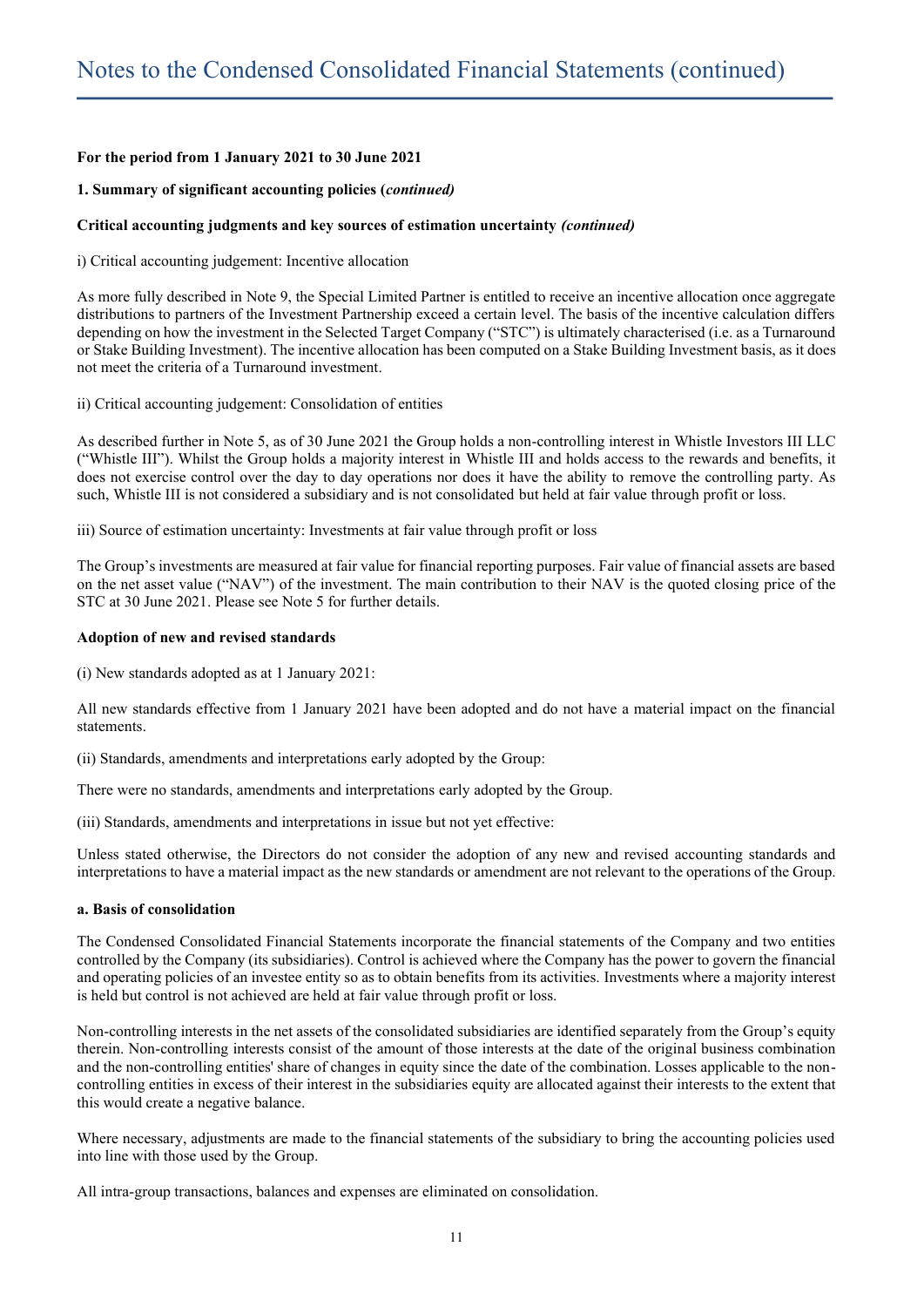#### **1. Summary of significant accounting policies (continued)**

#### **a. Basis of consolidation** *(continued)*

The Company, via SIGC Midco Limited, a 100% owned subsidiary, owns 99.98% of the capital interest in the Investment Partnership. Whilst the General Partner of the Investment Partnership, a company registered in Delaware, USA, is responsible for directing the day to day operations of the Investment Partnership, the Company, through its majority interest in the Investment Partnership, has the ability to approve the proposed investment of the Investment Partnership and to remove the general partner. Hence, the Company has consolidated the Investment Partnership and SIGC Midco Limited in its financial statements.

#### **b. Non-controlling interest**

The interest of non-controlling parties in the subsidiary is measured at the minority's proportion of the net fair value of the assets, liabilities and contingent liabilities recognised.

#### **c. Functional currency**

Items included in the Condensed Consolidated Financial Statements of the Group are measured using the currency of the primary economic environment in which the entity operates. The Condensed Consolidated Financial Statements are presented in Pound Sterling ("£"), which is the Group's functional and presentational currency. Transactions in currencies other than  $\pounds$  are translated at the rate of exchange ruling at the date of the transaction. Monetary assets and liabilities denominated in foreign currencies at the date of the Condensed Consolidated Statement of Financial Position are retranslated into £ at the rate of exchange ruling at that date. Exchange differences are reported in the Condensed Consolidated Statement of Comprehensive Income.

#### **d. Financial assets at fair value through profit or loss**

Investments, including equity investments in associates, are designated as fair value through profit or loss in accordance with IFRS 9 'Financial instruments', as the Group's business model is to invest in financial assets with a view to profiting from their total return in the form of interest and changes in fair value. Under International Accounting Standard 28 'Investments in Associates', the fund can hold its investments at fair value through profit or loss rather than as an associate as the Investment Partnership is a closed-ended fund.

Investments in voting shares and derivative contracts are initially recognised at cost and are subsequently re-measured at fair value, as determined by the Directors. Unrealised gains or losses arising from the revaluation of investments in voting shares and derivative contracts are taken directly to the Condensed Consolidated Statement of Comprehensive Income.

The Group's investments are measured at fair value for financial reporting purposes as described earlier in Note 1 under critical accounting judgements and key sources of estimation uncertainty.

In determining fair value in accordance with IFRS 13 'Fair Value Measurement' ("IFRS 13"), investments measured and reported at fair value are classified and disclosed in one of the following categories within the fair value hierarchy:

**Level I** - An unadjusted quoted price for identical assets and liabilities in an active market provides the most reliable evidence of fair value and is used to measure fair value whenever available. As required by IFRS 13, the Group will not adjust the quoted price for these investments, even in situations where it holds a large position and a sale could reasonably impact the quoted price.

**Level II** - Inputs are other than unadjusted quoted prices in active markets, which are either directly or indirectly observable as of the reporting date, and fair value is determined through the use of models or other valuation methodologies.

**Level III** - Inputs are unobservable for the investment and include situations where there is little, if any, market activity for the investment. The inputs into the determination of fair value require significant management judgement or estimation.

The Group's investments are summarised by Level in Note 5. On disposal of shares, cost of investments are allocated on a first in, first out basis.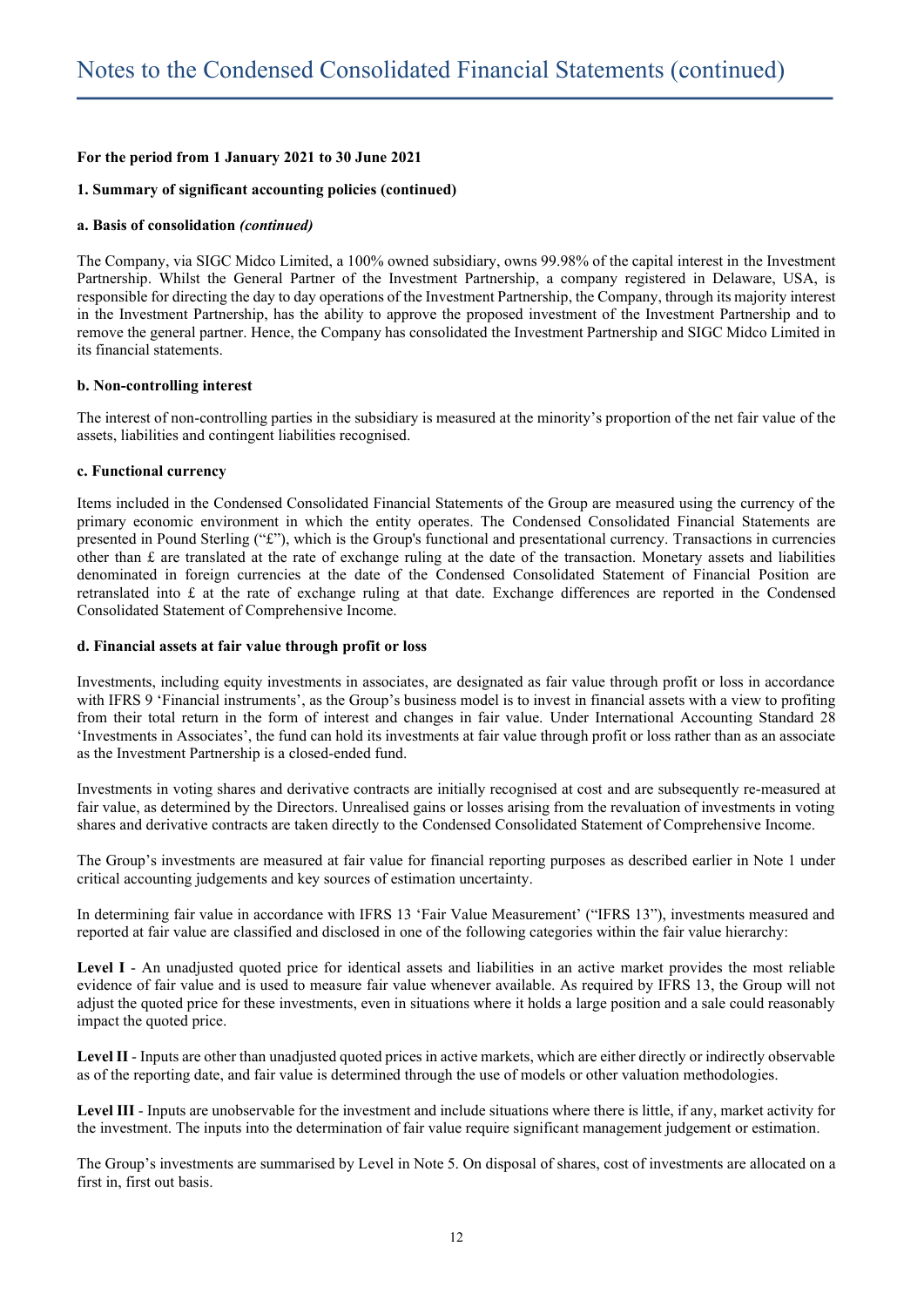#### **1. Summary of significant accounting policies (***continued)*

#### **e. Revenue recognition**

Dividend income is recognised when the Group's right to receive payment has been established. Tax suffered on dividend income for which no relief is available is treated as an expense.

Investment income and interest receivable from short-term deposits and Treasury gilts are recognised on an accruals basis. Where receipt of investment income is not likely until the maturity or realisation of an investment then the investment income is accounted for as an increase in the fair value of the investment.

#### **f. Expenses**

All expenses are accounted for on an accruals basis. Expenses are charged through the Condensed Consolidated Statement of Comprehensive Income in the period in which they occur.

#### **g. Prepaid expenses and trade receivables**

Trade and other receivables are initially recognised at fair value and subsequently, where necessary, re-measured at amortised cost using the effective interest method. A provision for impairment of trade receivables is established when there is objective evidence the Group will not be able to collect all amounts due according to the original terms of the receivables. The Group only holds trade receivables with no financing component and which have maturities of less than 12 months at amortised cost and has therefore applied the simplified approach to expected credit loss.

#### **h. Cash and cash equivalents**

Cash and cash equivalents comprise cash in hand, call and current balances with banks and similar institutions, which are readily convertible to known amounts of cash and which are subject to insignificant risk of changes in value. This definition is also used for the Condensed Consolidated Statement of Cash Flows. The carrying amount of these assets approximate their fair value, unless otherwise stated.

#### **i. Trade and other payables**

Trade and other payables are initially recognised at fair value and subsequently, where necessary, re-measured at amortised cost using the effective interest method.

#### **j. Financial instruments**

Financial assets and liabilities are recognised in the Group's Condensed Consolidated Statement of Financial Position when the Group becomes a party to the contractual provisions of the instrument.

#### **k. Segmental reporting**

As the Group invests in one investee company, there is no segregation between industry, currency or geographical location and therefore no further disclosures are required in conjunction with IFRS 8 'Operating Segments'.

# **l. Incentive allocation**

The incentive allocation is accounted for on an accruals basis and the calculation is disclosed in Note 9. The incentive allocation is payable to the non-controlling interest and therefore recognised in the Condensed Consolidated Statement of Changes in Equity rather than recognised as an expense in the Condensed Consolidated Statement of Comprehensive Income.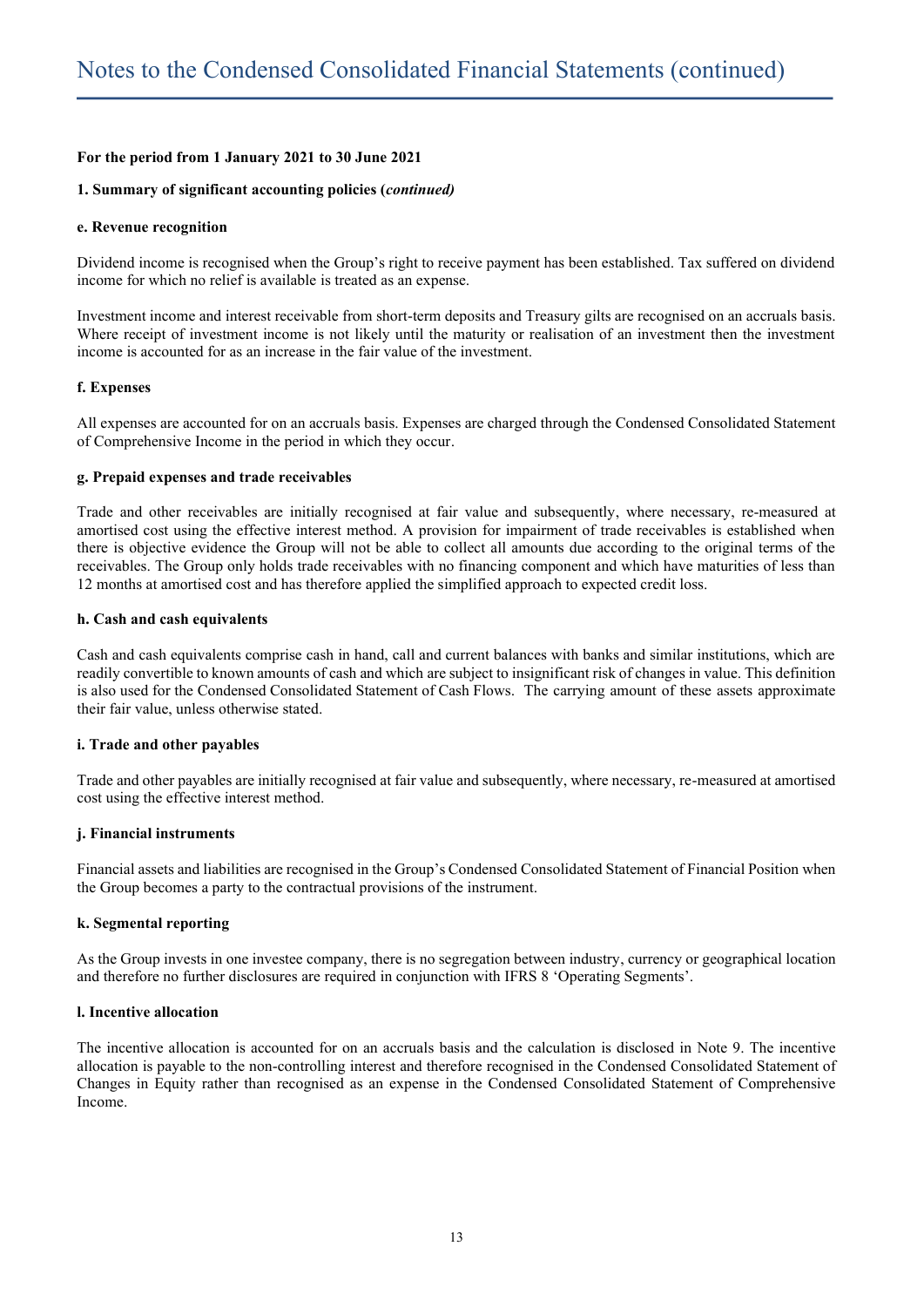# **2. Comprehensive income/(loss)**

The comprehensive income/(loss) has been arrived at after charging:

|                                         | 1 January 2021 to<br><b>30 June 2021</b> | 1 January 2020 to<br><b>30 June 2020</b> | 1 January 2020 to<br>31 December 2020 |
|-----------------------------------------|------------------------------------------|------------------------------------------|---------------------------------------|
|                                         |                                          |                                          |                                       |
| Directors' fees                         | 80,000                                   | 80,000                                   | 160,000                               |
| Auditor's remuneration $-$ Audit        | 13,500                                   | 17,021                                   | 42,259                                |
| Auditor's remuneration – Interim review | 21,900                                   | 21,900                                   | 23,000                                |

In addition to the audit and half-yearly review related remuneration above, a further £Nil was due to the Auditor in relation to tax compliance services (period ended 30 June 2020: £15,702 and year ended 31 December 2020: £28,542).

# **3. Tax on ordinary activities**

The Company has been granted exemption from income tax in Guernsey under the Income Tax (Exempt Bodies) (Bailiwick of Guernsey) Ordinance 1989, and is liable to pay an annual fee (currently £1,200) under the provisions of the Ordinance. As such it will not be liable to income tax in Guernsey other than on Guernsey source income (excluding deposit interest on funds deposited with a Guernsey bank). No withholding tax is applicable to distributions to Shareholders by the Company.

The Investment Partnership will not itself be subject to taxation in Guernsey. No withholding tax is applicable to distributions to partners of the Investment Partnership.

Income which is wholly derived from the business operations conducted on behalf of the Investment Partnership with, and investments made in, persons or companies who are not resident in Guernsey will not be regarded as Guernsey source income. Such income will not therefore be liable to Guernsey tax in the hands of non-Guernsey resident limited partners.

Dividend income is shown gross of any withholding tax.

# **4. Earnings per share**

The calculation of basic and diluted earnings per share is based on the return on ordinary activities less total comprehensive income attributable to the non-controlling interest and on there being 700,000,000 weighted average number of shares in issue during the period (30 June 2020: 700,000,000 and 31 December 2020: 700,000,000). The earnings per share for the period ended 30 June 2021 amounted to 19.60 pence per share (period ended 30 June 2020: a deficit of 27.89 pence per share and year ended 31 December 2020: deficit of 17.83 pence per share).

| Date                                                                                                                 | <b>Shares</b> | Days in issue                  |                                | <b>Weighted Average Shares</b> |
|----------------------------------------------------------------------------------------------------------------------|---------------|--------------------------------|--------------------------------|--------------------------------|
| 1 January 2021                                                                                                       | 700,000,000   |                                |                                | 700,000,000                    |
| 30 June 2021                                                                                                         | 700,000,000   | 181                            |                                | 700,000,000                    |
| 5. Financial assets at fair value through profit or loss                                                             |               |                                |                                |                                |
|                                                                                                                      |               | As at 30 June<br>2021<br>£     | As at 30 June<br>2020<br>£     | As at 31 December<br>2020<br>£ |
| Opening fair value                                                                                                   |               | 419, 313, 486                  | 537,820,762                    | 537,820,762                    |
| Contribution to investments                                                                                          |               | 543,574,886                    | 4,849,515                      | 4,849,515                      |
| Distributions from investments<br>Unrealised gain/(loss) on financial assets at fair<br>value through profit or loss |               | (549,603,716)<br>139, 165, 329 | (2,749,725)<br>(192, 993, 896) | (2,749,725)<br>(120,607,066)   |
| <b>Closing fair value</b>                                                                                            |               | 552,449,985                    | 346,926,656                    | 419,313,486                    |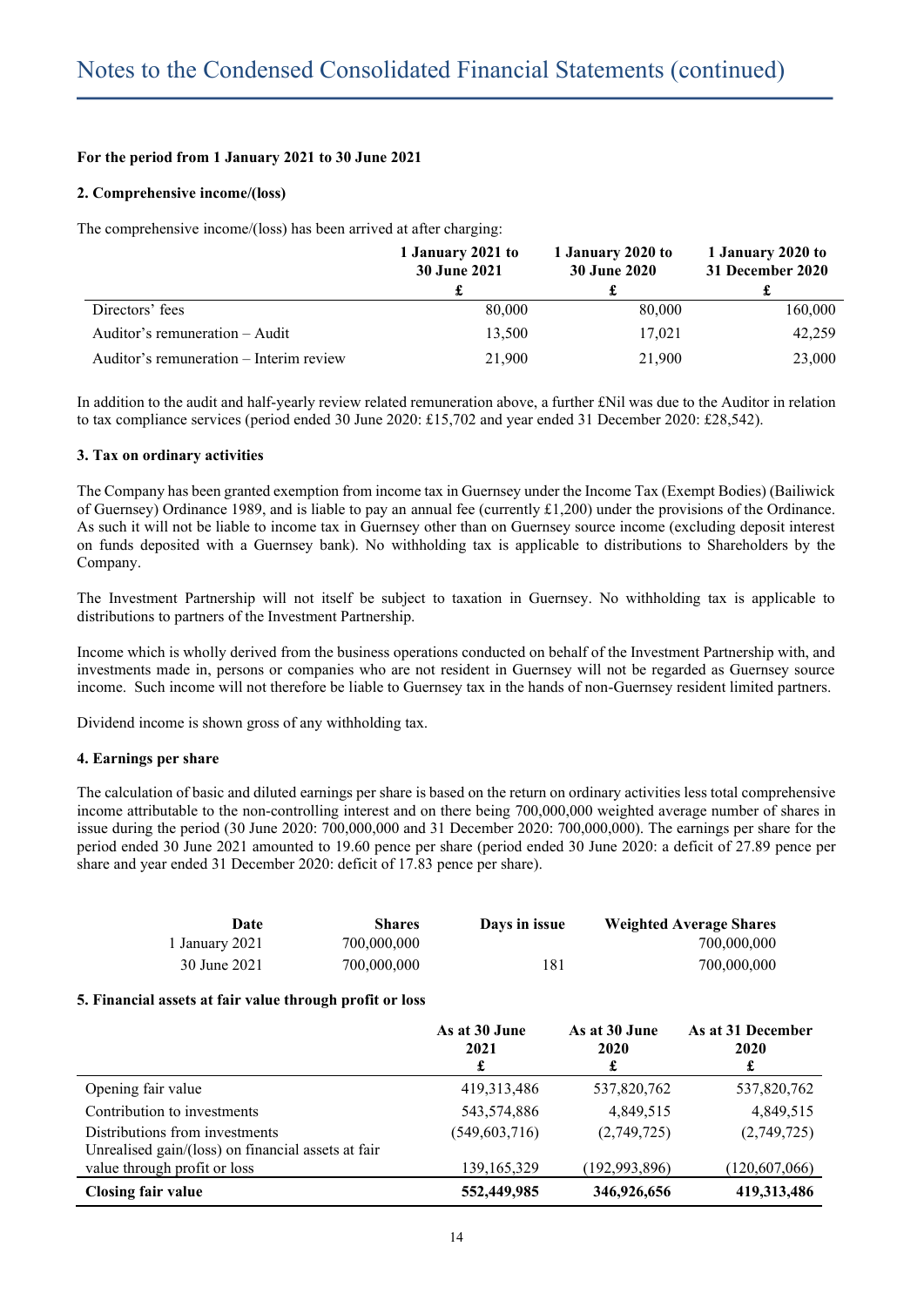#### **5. Financial assets at fair value through profit or loss (***continued***)**

The following tables summarise by level within the fair value hierarchy the Group's financial assets and liabilities at fair value as follows:

| <b>30 June 2021</b>                                    | <b>Level I</b> | <b>Level II</b> | <b>Level III</b> | Total       |
|--------------------------------------------------------|----------------|-----------------|------------------|-------------|
| Financial assets at fair value through profit and loss |                |                 | 552,449,985      | 552,449,985 |
| <b>30 June 2020</b>                                    | <b>Level I</b> | <b>Level II</b> | <b>Level III</b> | Total       |
| Financial assets at fair value through profit and loss |                |                 | 346,926,656      | 346,926,656 |
| 31 December 2020                                       | <b>Level I</b> | <b>Level II</b> | <b>Level III</b> | Total       |
| Financial assets at fair value through profit and loss |                |                 | 419, 313, 486    | 419.313.486 |

During the majority of the period the Company pursued its investment strategy through its shareholding in Barclays PLC ("Barclays"). In May 2021, the Investment Partnership and other third-party investors in the Funds managed by affiliates of the Investment Manager disposed of the Funds' entire shareholding in Barclays. In accordance with the Company's prospectus, the Board of the Company approved a new STC and the Investment Manager has informed the Company that the Funds have initiated purchases of securities in it. The Fund has not yet accumulated a disclosable shareholding in the new STC.

As at 30 June 2021, the Group's investment consists solely of a non-controlling interest in Whistle Investors III LLC ("Whistle III") which was organised to invest in the STC, via other intermediaries. Furthermore, the Level III investments disclosed in the financial statements are solely comprised of the Group's non-controlling interest in Whistle III. As at the period end, Whistle III's investment, via intermediaries, consisted of its investment in the STC.

As at 31 December 2020, Whistle III's investment, via an intermediary, consisted of a direct investment in Barclays as well as a non-controlling interest in Whistle Investors LLC ("Whistle I") and Whistle Investors II LLC ("Whistle II"). The value of those investments equated to the Group's maximum exposure to loss from the Whistle I, Whistle II and Whistle III entities.

A reconciliation of fair value measurements in Level III is set out in the following table:

|                                            | As at 30 June 2021 | As at 30 June 2020 | As at 31 December 2020 |
|--------------------------------------------|--------------------|--------------------|------------------------|
| Opening fair value                         | 419, 313, 486      | 537,820,762        | 537,820,762            |
| Contribution to investments                | 543,574,886        | 4,849,515          | 4,849,515              |
| Distributions from investments             | (549, 603, 716)    | (2,749,725)        | (2,749,725)            |
| Unrealised gain/(loss) on financial assets |                    |                    |                        |
| at fair value through profit or loss       | 139, 165, 329      | (192, 993, 896)    | (120,607,066)          |
| <b>Closing fair value</b>                  | 552,449,985        | 346,926,656        | 419,313,486            |

Capital contributions made during the period ended 30 June 2021 were for investment into the new STC. Capital distributions made during the period ended 30 June 2021 were to distribute proceeds from the disposal of the Barclays investment. Capital contributions drawn by Whistle III during 2020 were for investment into Barclays. The distributions during 2020 consisted of the return of excess funds drawn.

The key unobservable inputs in the valuation of the Level III investment is the value of Whistle III's indirect non-controlling interests in the underlying intermediaries which is impacted by the share price of the STC. With Whistle III's balance sheet being measured at fair value, the NAV of Whistle III provides the best estimate of fair value for the Investment Partnership's investment in Whistle III.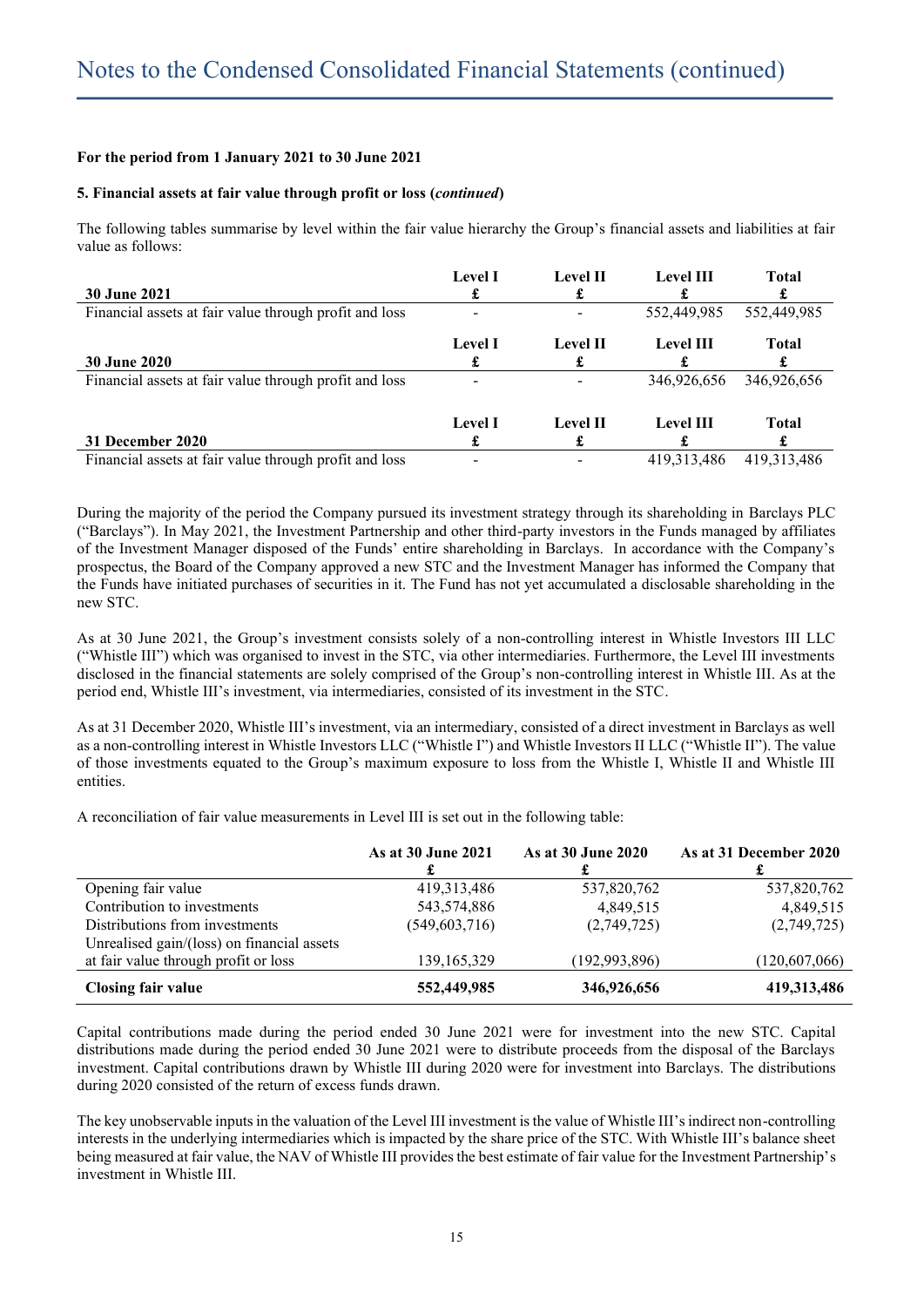#### **6. Trade and other payables**

|                             | As at 30 June 2021 | <b>As at 30 June 2020</b> | As at 31 December 2020 |
|-----------------------------|--------------------|---------------------------|------------------------|
| Professional fees payable   | 18,001             | 24,635                    | 18,923                 |
| Administration fees payable | 31,605             | 36,782                    | 31,876                 |
| Audit fees payable          | 48.639             | 44.922                    | 27,259                 |
| <b>Total</b>                | 98,245             | 106,339                   | 78,058                 |

#### **7. Consolidated share capital and share premium**

|                                  | As at 30 June 2021 | As at 30 June 2020 | As at 31 December 2020 |  |
|----------------------------------|--------------------|--------------------|------------------------|--|
| <b>Authorised share capital</b>  | No.                | No.                | No.                    |  |
| Ordinary Shares of no par value  | Unlimited          | Unlimited          | Unlimited              |  |
| <b>Issued and fully paid</b>     | No.                | No.                | No.                    |  |
| Ordinary Shares of no par value  | 700,000,000        | 700,000,000        | 700,000,000            |  |
|                                  | As at 30 June 2021 | As at 30 June 2020 | As at 31 December 2020 |  |
| Share premium account            | £                  | £                  | £                      |  |
| Share premium account upon issue | 700,000,000        | 700,000,000        | 700,000,000            |  |
| Less: Costs of issue             | (11,060,597)       | (11,060,597)       | (11,060,597)           |  |
| <b>Closing balance</b>           | 688,939,403        | 688,939,403        | 688,939,403            |  |

#### **8. Net asset value per share attributable to the Company**

|                     | <b>No. of Shares</b> | Pence per Share |  |
|---------------------|----------------------|-----------------|--|
| 30 June 2021        | 700,000,000          | 79.67           |  |
| <b>30 June 2020</b> | 700,000,000          | 50.15           |  |
| 31 December 2020    | 700,000,000          | 60.21           |  |

#### **9. Related party transactions**

The Investment Partnership and its General Partner, have engaged Sherborne Investors Management (Guernsey) LLC to serve as Investment Manager who is responsible for identifying the STC, subject to approval by the Board of Directors of the Company, as well as day to day management activities of the Investment Partnership. The Investment Manager is entitled to receive from the Investment Partnership a monthly management fee equal to one-twelfth of 1% of the net asset value of the Investment Partnership, less cash and cash equivalents and certain other adjustments. During the period, management fees of £1,697,352 (period ended 30 June 2020: £2,014,455 and year ended 31 December 2020: £3,669,168) had been paid by the Investment Partnership. No balance was outstanding at the period end (period ended 30 June 2020: £Nil and year ended 31 December 2020: £Nil).

The Special Limited Partner interest was held by Sherborne Investors Limited, a wholly owned subsidiary of Sherborne Investors LP through 11 May 2021. Effective on 12 May 2021 the Special Limited Partner interest was transferred from Sherborne Investors Limited to Sherborne Investors LP (Sherborne Investors (Guernsey) GP, LLC and Sherborne Investors LP are the Non-controlling interests). The Special Limited Partner is entitled to receive an incentive allocation once aggregate distributions to partners of the Investment Partnership, of which one is the Company, exceed a certain level of capital contributions to the Investment Partnership, excluding amounts contributed attributable to management fees.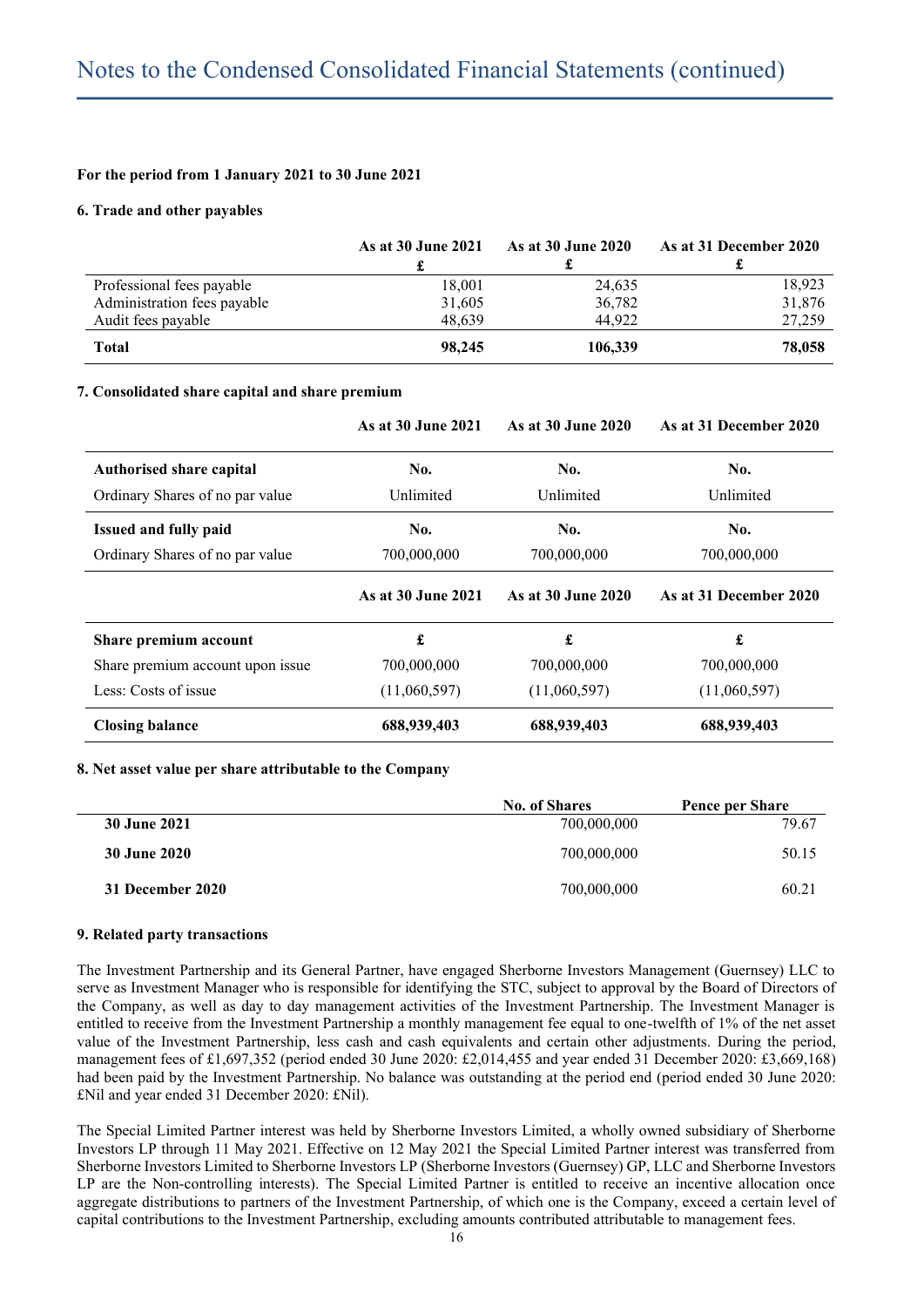#### **9. Related party transactions (***continued***)**

For Turnaround investments, the incentive allocation is computed at 10% of the distributions to all partners in excess of 110%, increasing to 20% of the distributions to all partners in excess of 150% and increasing to 25% of the distributions to all partners in excess of 200% of capital contributions, excluding amounts contributed attributable to management fees. An investment is considered a Turnaround investment when a member of the General Partner is appointed chairman of, or accepts an executive role at, the STC.

If, after acquiring a shareholding, the share price of the STC rises to a level at which further investment and the effort of a Turnaround is, in the Investment Manager's opinion, no longer justified or otherwise no longer presents a viable Turnaround opportunity, the Investment Partnership intends to sell (and distribute the proceeds to the Company) or distribute in kind the holding to the limited partners (in each case after deductions for any costs and expenses and for the Investment Partnership's Minimum Capital Requirements and subject to applicable law and regulation), rather than seeking to join the Board of Directors or otherwise engage with the STC (a "Stake Building Investment").

For Stake Building Investments, the incentive allocation is computed at 20% of net returns on the investment of the Investment Partnership, such amount to be payable after each partner in the Investment Partnership has had distributed to it an amount equal to its aggregate capital contribution to the Investment Partnership in respect to the Stake Building Investment (excluding any capital contributions attributable to management fees). The Special Limited Partner may waive or defer all or any part of any incentive allocation otherwise due.

At 30 June 2021, the incentive allocation has been computed based on a Stake Building Investment basis and amounts to £1,014,985 (30 June 2020: £Nil and 31 December 2020: £Nil) in relation to the investment held by the Investment Partnership.

Each of the Directors (other than the Chairman) receives a fee payable by the Company currently at a rate of £35,000 per annum. The Chairman of the Audit Committee receives £5,000 per annum in addition to such fee. The Chairman receives a fee payable by the Company currently at the rate of £50,000 per annum.

Individually and collectively, the Directors of the Company hold no shares of the Company as at 30 June 2021 (30 June 2020: Nil and 31 December 2020: Nil).

Sherborne Investors GP, LLC has granted to the Company a non-exclusive licence to use the name "Sherborne Investors" in the UK and the Channel Islands in the corporate name of the Company and in connection with the conduct of the Company's business affairs. The Company may not sub-licence or assign its rights under the Trademark Licence Agreement. Sherborne Investors GP, LLC receives a fee of £70,000 per annum for the use of the licenced name.

#### **10. Financial risk factors**

The Group's investment objective is to realise capital growth from investment in the STC, identified by the Investment Manager, with the aim of generating significant capital return for Shareholders. Consistent with that objective, the Group's financial instruments mainly comprise an investment in a STC. In addition, the Group holds cash and cash equivalents as well as having trade and other receivables and trade and other payables that arise directly from its operations.

#### *Liquidity risk*

The Group's cash and cash equivalents are placed in demand deposits with a range of financial institutions. The listed investment in the STC could be partially redeemed relatively quickly (within 3 months) should the Group need to meet obligations or ongoing expenses as and when they fall due.

The following table details the liquidity analysis for financial liabilities at the date of the Condensed Consolidated Statement of Financial Position: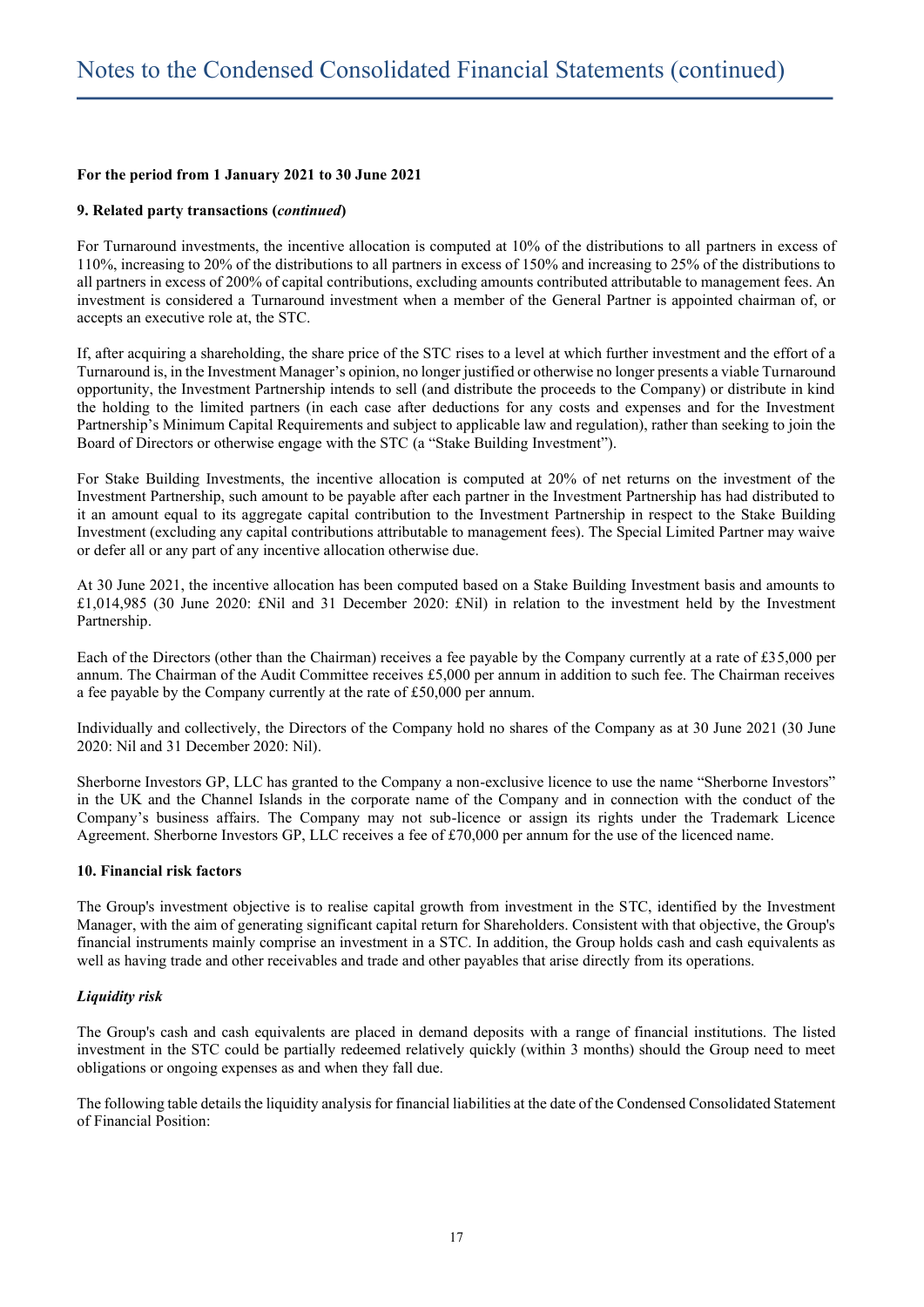#### **10. Financial risk factors(***continued***)**

#### *Liquidity risk (continued)*

| As at 30 June 2021       | Less than 1 month<br>£ | $1 - 12$ months<br>£ | <b>Total</b><br>£ |  |
|--------------------------|------------------------|----------------------|-------------------|--|
| Trade and other payables | 31,605                 | 66,640               | 98,245            |  |
|                          | 31,605                 | 66,640               | 98,245            |  |
| As at 30 June 2020       | Less than 1 month<br>£ | $1 - 12$ months<br>£ | <b>Total</b><br>£ |  |
| Trade and other payables | (36, 782)              | (69, 557)            | (106, 339)        |  |
|                          | (36, 782)              | (69, 557)            | (106, 339)        |  |
| As at 31 December 2020   | Less than 1 month<br>£ | $1 - 12$ months<br>£ | <b>Total</b><br>£ |  |
| Trade and other payables | (31,876)               | (46,182)             | (78, 058)         |  |
|                          | (31, 876)              | (46, 182)            | (78, 058)         |  |

#### *Credit risk*

The Company is exposed to credit risk in respect of its cash and cash equivalents, arising from possible default of the relevant counterparty, with a maximum exposure equal to the carrying value of those assets. The credit risk on liquid funds is mitigated through the Group depositing cash and cash equivalents across several banks. The Group is exposed to credit risk in respect of its trade receivables and other receivable balances with a maximum exposure equal to the carrying value of those assets. UBS Financial Services Inc. and HSBC Holdings PLC currently have a stand alone credit rating of A- with Standard & Poor's (30 June 2020: A- with Standard & Poor's and 31 December 2020: A- with Standard & Poor's), whilst Barclays Bank PLC has a standalone credit rating of A with Standard & Poor's (30 June 2020: A with Standard & Poor's and 31 December 2020: A with Standard & Poor's). The Group considers these ratings to be acceptable.

#### *Market price risk*

Market price risk arises as a result of the Group's exposure to the future values of the share price of the STC. It represents the potential loss that the Group may suffer through investing in the STC. Further information can be found in the Annual Report and Audited Consolidated Financial Statements of the Company for the year ended 31 December 2020.

#### *Foreign exchange risk*

Foreign currency risk arises as the value of future transactions, recognised monetary assets and monetary liabilities denominated in other currencies fluctuate due to changes in foreign exchange rates. The Investment Manager monitors the Group's monetary and non-monetary foreign exchange exposure on a regular basis. The Group has limited foreign exchange risk exposure. The Investment Manager considers the foreign exchange exposure of Whistle III to be a component of market price risk not foreign currency risk.

#### *Interest rate risk*

The Group is subject to risks associated with changes in interest rates in respect of interest earned on its cash and cash equivalents. The Group seeks to mitigate this risk by monitoring the placement of cash balances on an ongoing basis in order to maximise the interest rates obtained.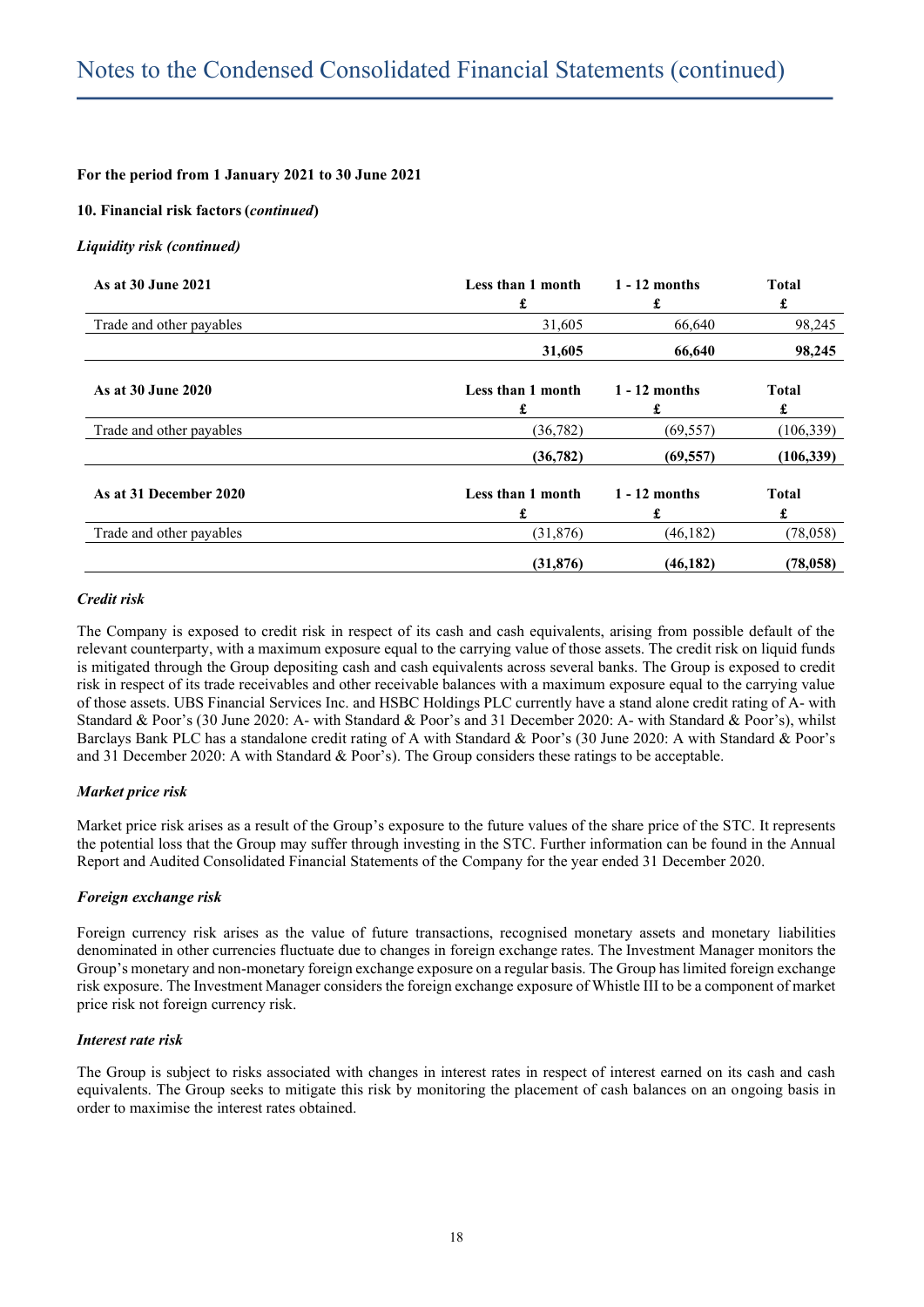# **10. Financial risk factors(***continued)*

# *Interest rate risk (continued)*

| As at 30 June 2021                                       | <b>Interest bearing</b>   |                             |                            |                                     |                   |
|----------------------------------------------------------|---------------------------|-----------------------------|----------------------------|-------------------------------------|-------------------|
|                                                          | Less than<br>1 month<br>£ | 1 month to<br>3 months<br>£ | 3 months to<br>1 year<br>£ | <b>Non-interest</b><br>bearing<br>£ | <b>Total</b><br>£ |
| <b>Assets</b>                                            |                           |                             |                            |                                     |                   |
| Cash and cash equivalents                                | 6,403,075                 |                             |                            |                                     | 6,403,075         |
| Financial assets at fair<br>value through profit or loss |                           |                             |                            | 552,449,985                         | 552,449,985       |
| Prepaid expenses                                         |                           |                             |                            | 42,603                              | 42,603            |
| Other receivables                                        |                           |                             |                            | 24,705                              | 24,705            |
| <b>Total Assets</b>                                      | 6,403,075                 |                             |                            | 552, 517, 293                       | 558,920,368       |
| <b>Liabilities</b>                                       |                           |                             |                            |                                     |                   |
| Other payables                                           |                           |                             |                            | (98, 245)                           | (98, 245)         |
| <b>Total Liabilities</b>                                 |                           |                             |                            | (98, 245)                           | (98, 245)         |

| As at 30 June 2020                                       | <b>Interest bearing</b>   |                             |                            |                                     |                   |
|----------------------------------------------------------|---------------------------|-----------------------------|----------------------------|-------------------------------------|-------------------|
|                                                          | Less than<br>1 month<br>£ | 1 month to<br>3 months<br>£ | 3 months to<br>1 year<br>£ | <b>Non-interest</b><br>bearing<br>£ | <b>Total</b><br>£ |
| <b>Assets</b>                                            |                           |                             |                            |                                     |                   |
| Cash and cash equivalents                                | 4,248,227                 |                             |                            |                                     | 4,248,227         |
| Financial assets at fair<br>value through profit or loss |                           |                             |                            | 346,926,656                         | 346,926,656       |
| Prepaid expenses                                         |                           |                             |                            | 44,162                              | 44,162            |
| <b>Total Assets</b>                                      | 4,248,227                 |                             | ۰                          | 346,970,818                         | 351,219,045       |
| <b>Liabilities</b>                                       |                           |                             |                            |                                     |                   |
| Other payables                                           |                           |                             |                            | (106, 339)                          | (106, 339)        |
| <b>Total Liabilities</b>                                 |                           |                             |                            | (106, 339)                          | (106, 339)        |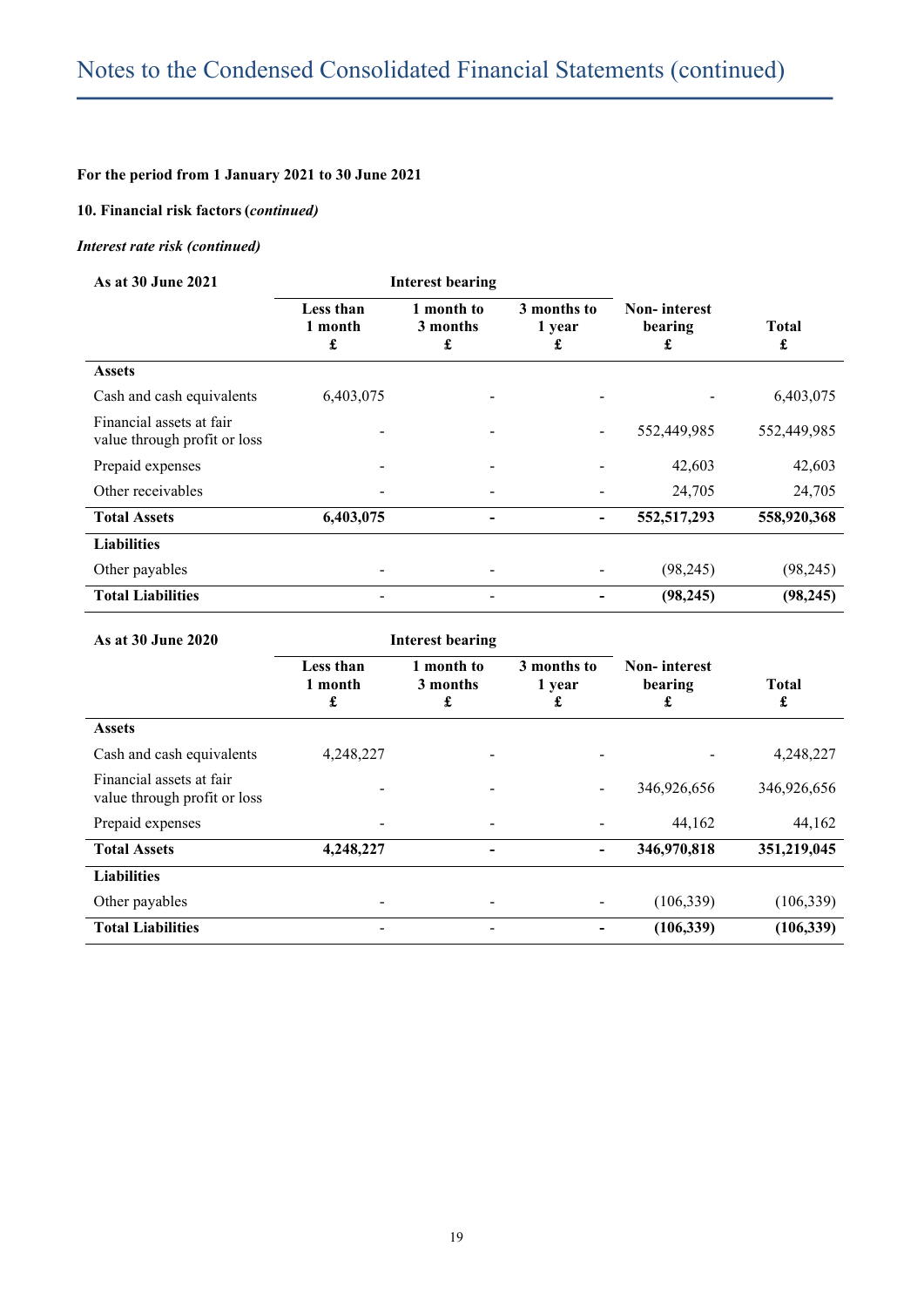#### **10. Financial risk factors (***continued)*

**Interest rate risk (***continued***)**

| As at 31 December 2020                                   | Interest bearing          |                             |                            |                                     |                   |
|----------------------------------------------------------|---------------------------|-----------------------------|----------------------------|-------------------------------------|-------------------|
|                                                          | Less than<br>1 month<br>£ | 1 month to<br>3 months<br>£ | 3 months to<br>1 year<br>£ | <b>Non-interest</b><br>bearing<br>£ | <b>Total</b><br>£ |
| <b>Assets</b>                                            |                           |                             |                            |                                     |                   |
| Cash and cash equivalents                                | 2,312,076                 |                             |                            |                                     | 2,312,076         |
| Financial assets at fair value<br>through profit or loss |                           |                             | -                          | 419, 313, 486                       | 419,313,486       |
| Prepaid expenses                                         | -                         |                             |                            | 21,757                              | 21,757            |
| <b>Total Assets</b>                                      | 2,312,076                 |                             |                            | 419,335,243                         | 421,647,319       |
| <b>Liabilities</b>                                       |                           |                             |                            |                                     |                   |
| Other payables                                           | -                         |                             |                            | (78,058)                            | (78,058)          |
| <b>Total Liabilities</b>                                 | -                         |                             |                            | (78, 058)                           | (78, 058)         |

As at 30 June 2021, the total interest sensitivity gap for interest bearing items was a surplus of £6,403,075 (30 June 2020: surplus of £4,248,227 and 31 December 2020: surplus of £2,312,076).

As at 30 June 2021, interest rates reported by the Bank of England were 0.1% (period ended 30 June 2020: 0.1% and year ended 31 December 2020: 0.1%) which would equate to income of £6,403 (period ended 30 June 2020: £4,248 and year ended 31 December 2020: £2,312) per annum if interest bearing assets remained constant. If interest rates were to fluctuate by 50 basis points (period ended 30 June 2020: 50 basis points and year ended 31 December 2020: 50 basis points), this would have a positive effect of £38,418 or negative effect of £6,403 (period ended 30 June 2020: positive effect £21,241 or negative effect of £4,248 and year ended 31 December 2020: £11,560) on the Group's annual income.

#### *Capital risk management*

The capital structure of the Company consists of proceeds raised from the issue of Ordinary Shares. As at 30 June 2021, the Group is not subject to any external capital requirement.

The Directors believe that at the date of the Condensed Consolidated Statement of Financial Position there were no other material risks associated with the management of the Group's capital.

#### **11. Distributions**

Distributions of £109,720 were paid by the Group to non-controlling interests during the period (period ended 30 June 2020: £Nil and year ended 31 December 2020: £Nil).

#### **12. Update on 2021 Annual General Meeting ("AGM") resolution votes**

On 26 May 2021, the board of the Company announced that all resolutions proposed at the 2021 AGM were passed with the necessary majority. In accordance with the requirement of provision 4 of the UK Corporate Governance Code 2018, the Company is providing the following update following the significant minority votes against resolutions 3, 4, 5, and 6 for the re-elections of Mr T Morgan (33.05%), Mr T Ash (32.19%), Mr C Legge (31.99%), and Mr I Brindle (31.99%), respectively, at the AGM.